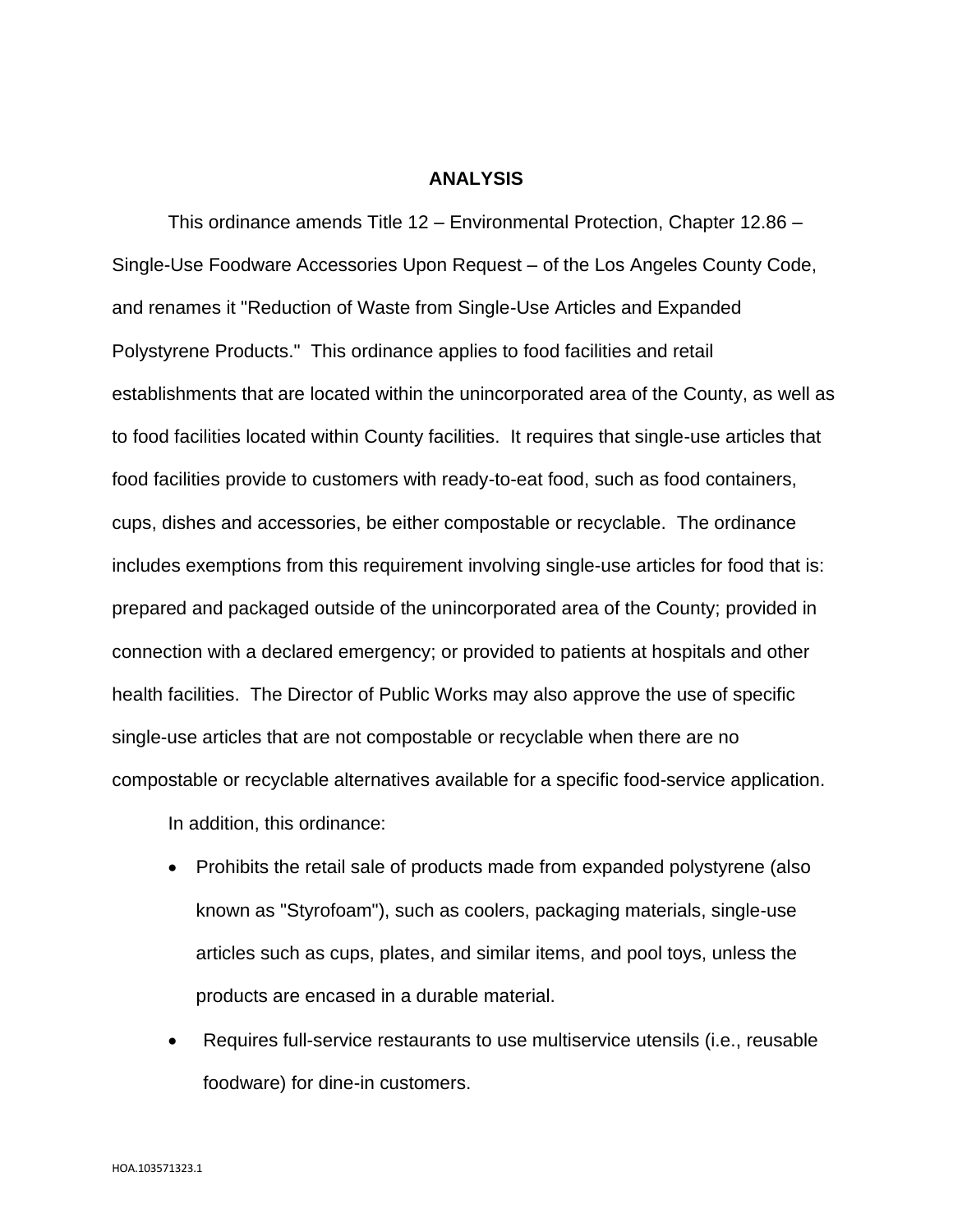This ordinance also provides a process for businesses to obtain hardship waivers. A violation by a food facility or retail establishment may be punishable by a fine of up to one hundred dollars (\$100) for each day of a violation, up to a maximum fine of one thousand dollars (\$1,000) per year.

Most provisions of this ordinance will become effective on the following schedule: (1) May 1, 2023, for food facilities operating in a permanent location and for all retail establishments; (2) November 1, 2023, for food trucks; and (3) May 1, 2024, for certified farmers' markets, temporary food facilities, and catering operations.

> RODRIGO A. CASTRO-SILVA County Counsel

By Julia C. Weissnon JULIA C. WEISSMAN Senior Deputy County Counsel Public Works Division

JCW:mv

Requested: 2/18/2022 Revised: 3/14/2022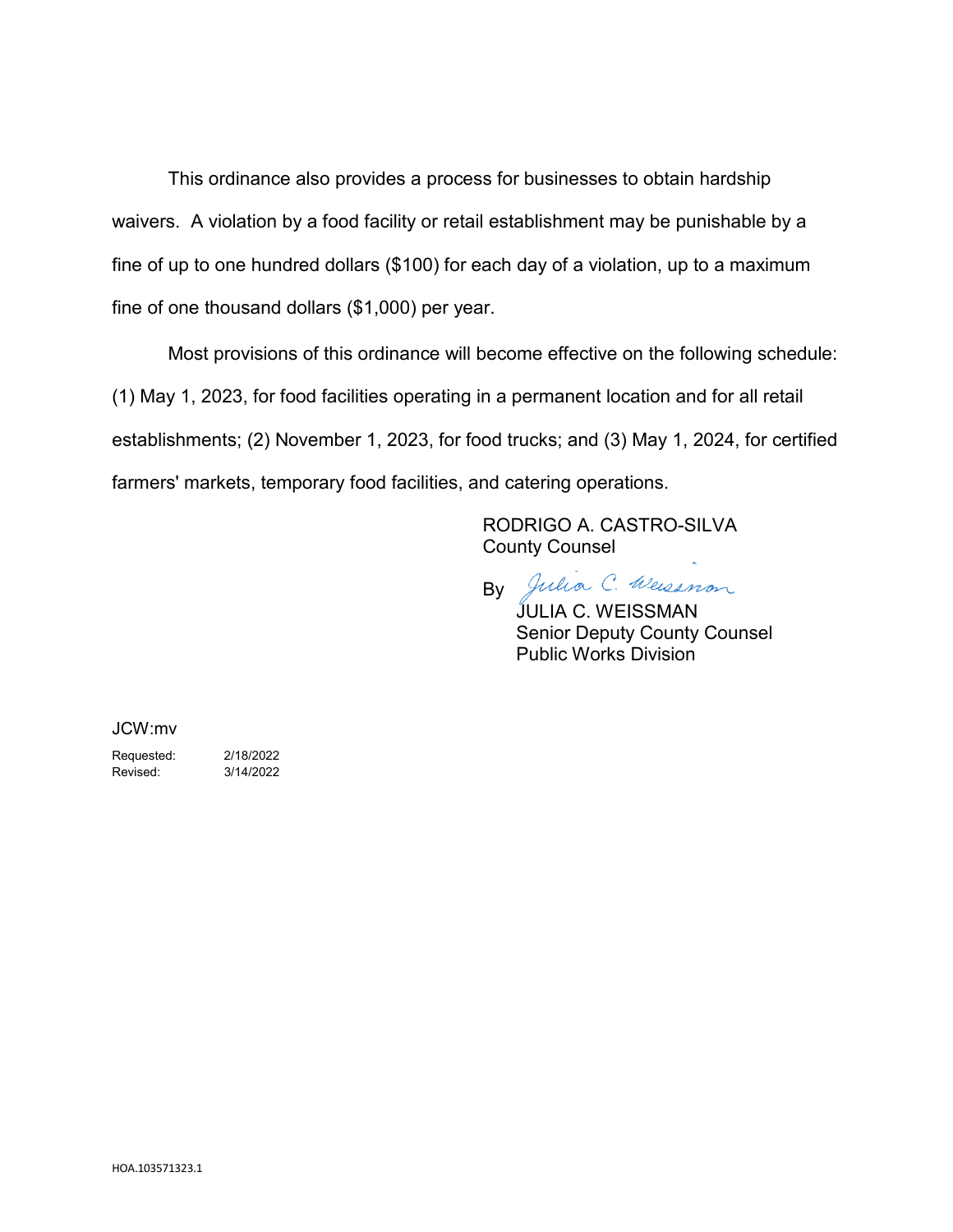#### **ORDINANCE NO. \_\_\_\_\_2022-0016\_\_\_\_\_**

An ordinance amending Title 12 – Environmental Protection, Chapter 12.86 – Single-Use Foodware Accessories Upon Request – of the Los Angeles County Code, to rename it "Reduction of Waste from Single-Use Articles and Expanded Polystyrene Products," and to: request that single-use articles provided by food facilities that serve ready-to-eat food to customers be either compostable or recyclable; require that fullservice restaurants use reusable foodware when serving food to dine-in customers; and prohibit retail establishments from selling products made of expanded polystyrene.

The Board of Supervisors of the County of Los Angeles ordains as follows:

**SECTION 1.** Section 12.86.005 is hereby amended to read as follows:

#### **12.86.005 Findings.**

A. Single-use foodware accessories, including straws, cutlery, chopsticks, condiment packets, cup lids, stirrers, spill plugs, napkins, and hot beverage sleeves are rarely recycled for a variety of reasons, including because of their small size, lack of content-labeling, and concerns with potential food contamination. As a result, they significantly contribute to waste in landfills and often end up as litterSingle-use disposable food service ware, including plates, cutlery, cups, lids, straws, "clamshells" and other food containers, contribute in a significant way to the waste that is disposed in landfills and that litters the environment.

B. Single-use foodware accessories made of plastic are especially bad for the environment. They do not biodegrade, and they have a lifespan that likely lasts centuries. Plastics create an intractable waste-management problem as plastic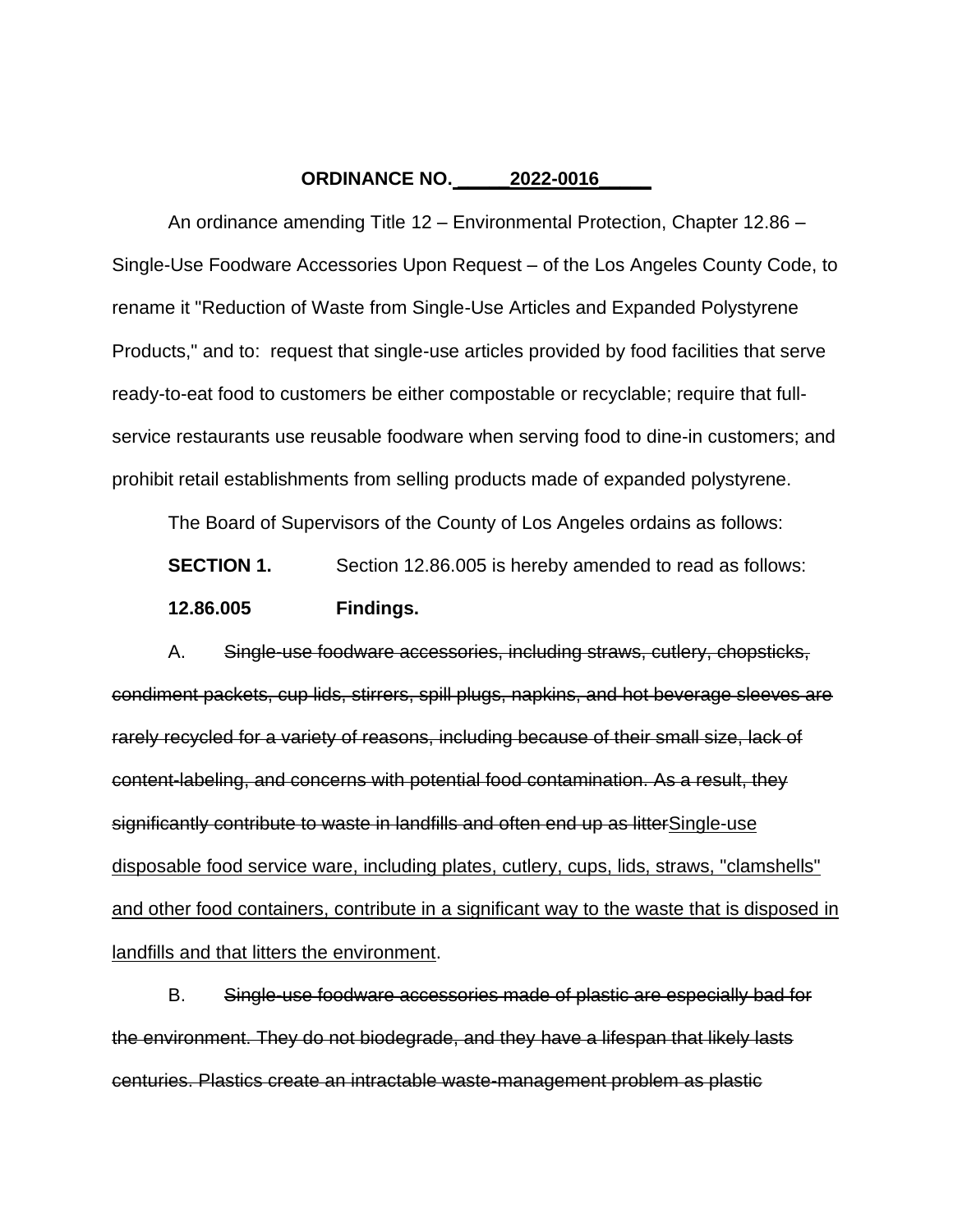accumulates in perpetuity in landfills and as litter on streets, infiltrating public drainage systems and accumulating in waterwaysSingle-use articles and expanded polystyrene products are rarely recycled and may, in fact, contaminate otherwise recoverable waste streams. Because single-use articles and products made from expanded polystyrene are extremely lightweight, they are very susceptible to blowing away, and they frequently become litter that pollutes waterways and oceans.

C. Products made from expanded polystyrene and other types of plastic are especially damaging to the environment when they are discarded. They do not biodegrade, and they can remain in the environment for centuries. Not only does plastic waste accumulate in perpetuity in landfills, but when plastic waste becomes litter, it can also infiltrate public drainage systems and accumulate in our waterways.

D. In waterways and oceans, plastics break down into smaller pieces known as "microplastics," which are present in most of the world's oceans. More than eight million tons of plastic enter the oceans each year. The harm that plastic waste causes to the environment and to wildlife in particular is now well-documented. Based on current levels of discarded plastic, one study estimated that by 2050, there would be more plastic, by weight, in the ocean than fish.

E. In addition, local jurisdictions incur significant expenses to address the pollution that results when plastic litter makes its way into local waterways, in order to comply with State- and federally-imposed water quality standards, and they may be subject to liability and fines for failure to meet those standards.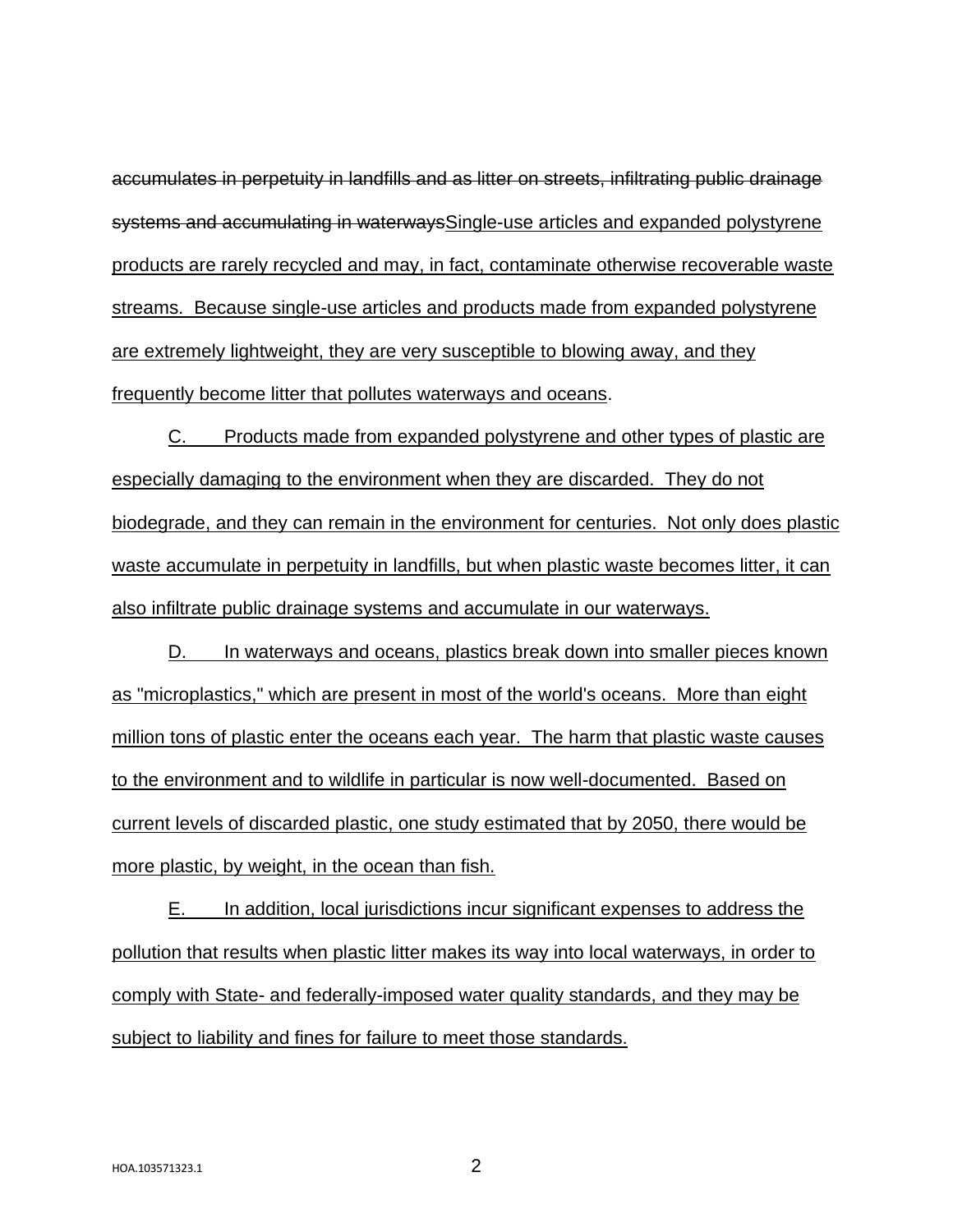F. There are also significant questions regarding the potential impacts of plastics in the environment on human health. Microplastics have been discovered in a range of foods and beverages consumed by people, including bottled water, beer, salt, seafood, and honey. As a relatively novel problem, the actual health impacts of this exposure are not yet well-understood, but researchers have raised concerns about a variety of potential impacts, particularly to the immune system.

G. In addition, China has implemented its "National Sword" policy to limit the types and quality of imported waste material that China will accept for recycling, and other countries have followed suit. This has disrupted the market for recyclable material, imposed additional costs on local jurisdictions' recycling programs, and also called attention to the fact that many of the materials that the public has been told are being recycled are actually being landfilled or dumped.

H. Restricting the use of single-use plastic foodware and expanded polystyrene products will reduce the environmental impacts of those products.

I. From an environmental standpoint, the best alternative to single-use plastic foodware is to use reusable foodware. However, due to limitations on space and dishwashing capacity, it may not be feasible at this time to require food facilities, other than full service restaurants, to use reusable foodware. Nor is it feasible at this time to require the use of reusable foodware for take-out and delivery orders. However, requiring food facilities to use single-use foodware articles that are compostable or recyclable, in place of single-use plastic articles, will have a beneficial effect on the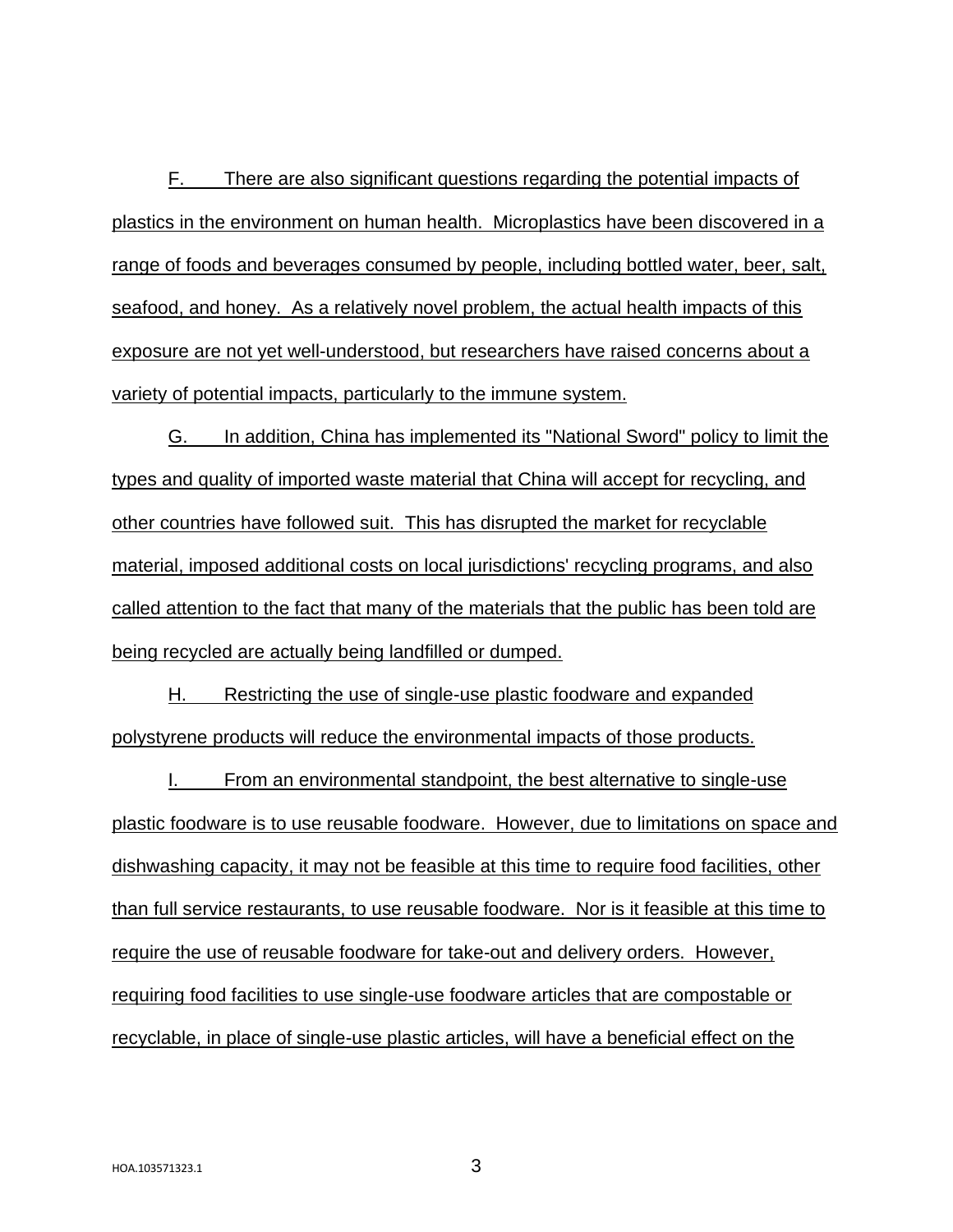environment by reducing the impacts associated with the manufacture and disposal of single-use plastic.

J. Cost-effective, reusable,and compostable foodware products are readily available for most food-service applications and are less toxic and more environmentally friendly than polystyrene or other plastics. Moreover, while most types of single-use articles are rarely recycled, there are some products, such as those made of aluminum, that are more likely to be recycled.

CK. Food facilities often automatically provide single-use foodware accessories to customers who may not want or need them, particularly when customers purchase food for take-out or delivery to be consumed in their homes.

**DL.** Limiting the distribution of unwanted single-use foodware accessories by requiring food facilities to provide them only upon the request of a customer, and by requiring third-party, online food-ordering businesses to provide options for customers to select only those items they want, is a straightforward solution to reduce waste consisting of unused single-use foodware accessories, and will also result in cost savings to businesses.

**SECTION 2.** Section 12.86.010 is hereby amended to read as follows:

**12.86.010 Definitions.**

The following definitions apply to this Chapter:

A. "Compostable" means consisting entirely of material that will promptly and safely break down into, or otherwise become part of, usable compost. For purposes of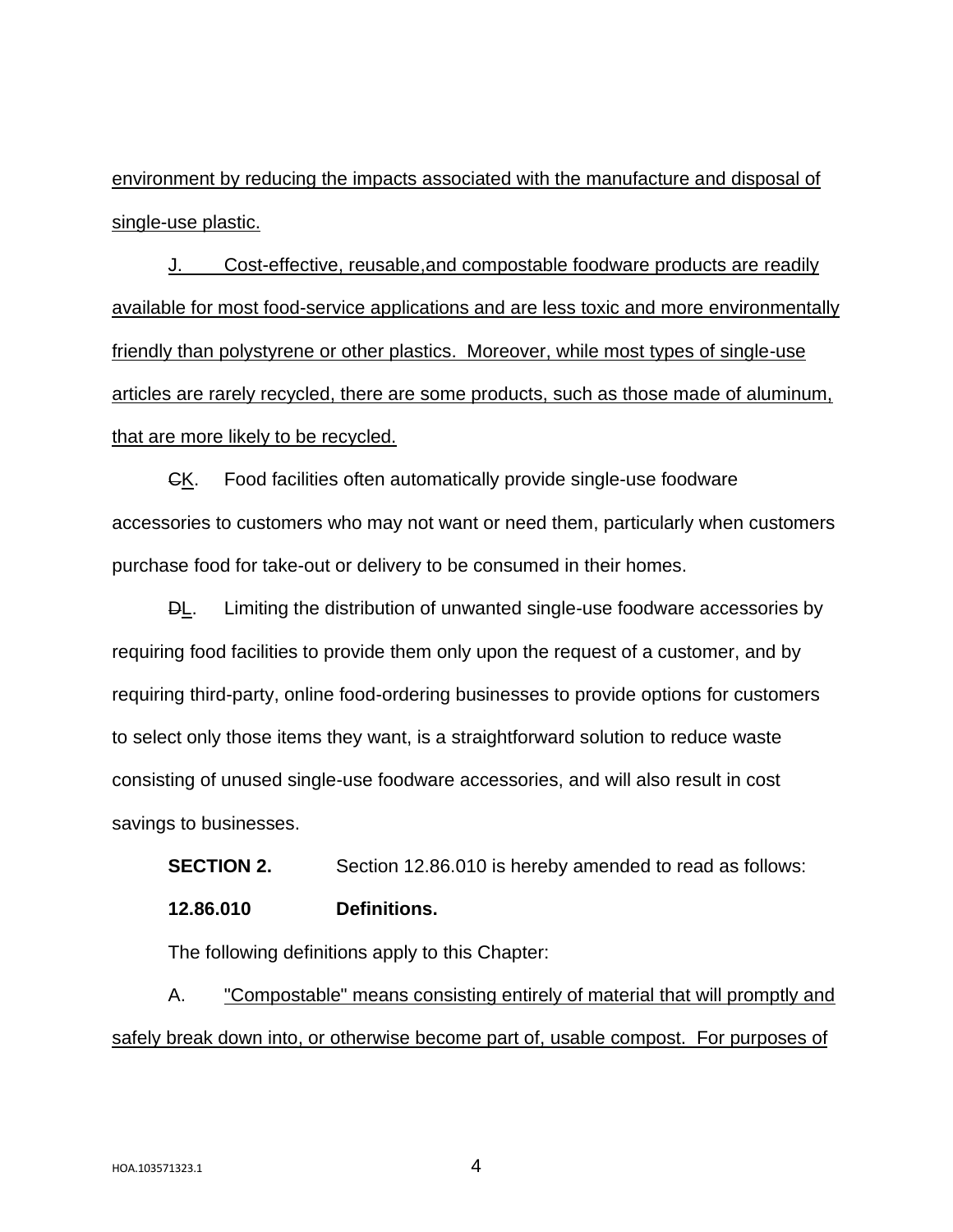this Chapter, in order to be considered "compostable," a product must, at a minimum, conform to the following requirements:

1. It must be free of all intentionally added fluorinated chemicals, including, but not limited to, per- and polyfluoroalkyl substances (PFAS); and

2. It must satisfy one or more of the following additional requirements:

a. It must be certified as "home compostable" by a certifying

organization acceptable to the Director of Public Works. "Home compostable" means that the material will biodegrade at moderate temperatures in a composting bin designed for home use;

b. It must be certified by its manufacturer to be composed solely of fiber-based material, such as paper or wood, without any coatings or additives that are not made entirely from fiber-based material; or

c. It must accommodate a specific food service application for which the Director of Public Works has determined that no single-use article that complies with subsection 2.a or 2.b of this definition is readily available, and it must have been certified as compostable by both the Biodegradable Products Institute ("BPI") and the Compost Manufacturing Alliance ("CMA").

The Director of Public Works may impose additional requirements to mandate that products considered "compostable" are certified to biodegrade in less than ninety (90) days or are certified compostable in home or community composter settings, to the extent that the Director of Public Works determines that organizations exist that can reliably provide such certification and that products are readily available that have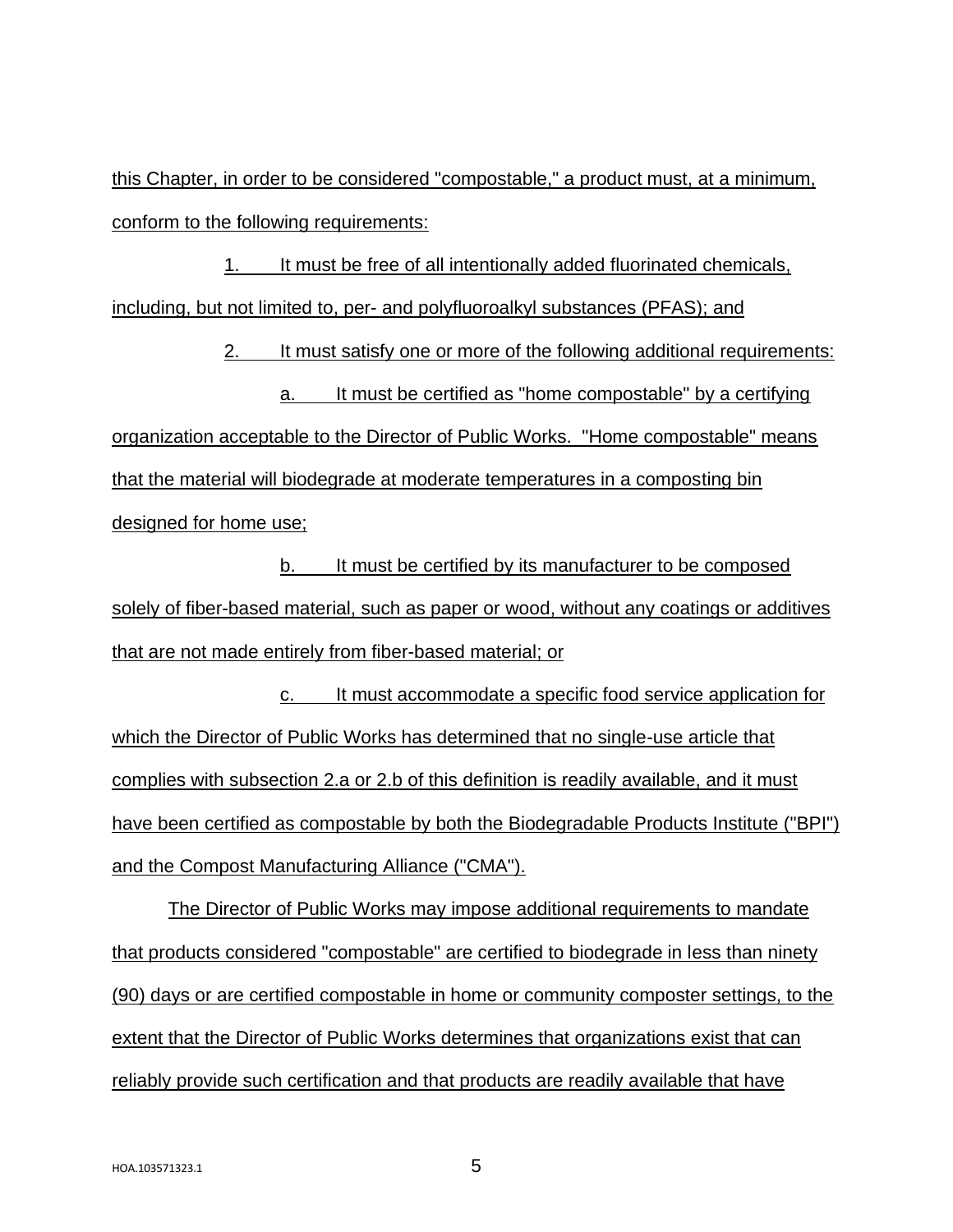received such certification. In addition, if the Director of Public Works determines that certification agencies other than CMA and BPI can provide certifications that are equivalent to those provided by CMA and BPI, the Director of Public Works is authorized to designate products as "compostable," under subsection 2.c of this definition, that have been certified compostable by such other certification organizations.

In accordance with Section 12.86.070.B of this Chapter, the Director of Public Works may issue rules and guidelines that set forth requirements for products to be considered "compostable" in accordance with this definition and identify specific products and categories of products that are, and are not, considered "compostable" for purposes of this definition.

AB. "Condiment" has the meaning set forth in California Health and Safety Code section 113756; it includes such foods as ketchup, mustard, mayonnaise, sauerkraut, soy sauce, salsa, syrup, jam, jelly, salt, sugar, sugar substitute, cream, coffee creamer, pepper, chili-pepper or cheese topping. "Condiment" does not include an ingredient or component of a ready-to-eat food item that constitutes an integral part of that item even if such integral ingredient or component is packaged separately from the ready-to-eat food item.

BC. "County" means the County of Los Angeles.

GD. "County facility" means any building, structure, property, park or open space, that is owned, operated, managed or leased by the County for the purpose of providing County services or conducting County business.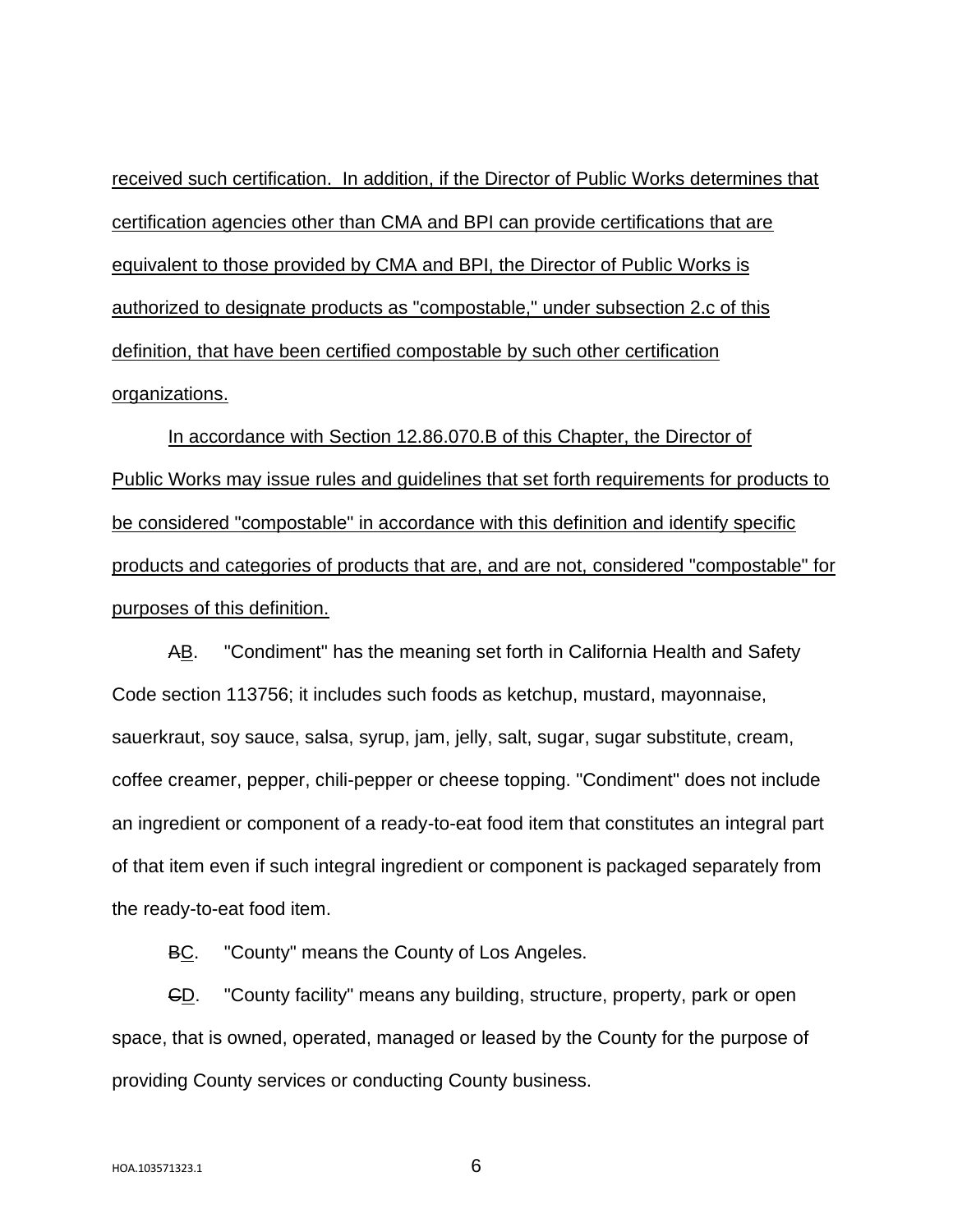DE. "Customer" means any natural person or such person's agent or caregiver.

F. "Egg carton" means a container commonly used to package raw eggs sold to retail customers.

G. "Expanded polystyrene" means polystyrene that has been expanded or "blown," using a gaseous blowing agent, into a solid foam, and is sometimes known by the trade-name Styrofoam.

H. "Expanded polystyrene product" means a product made from expanded polystyrene, and includes, without limitation, such products as coolers, ice chests, cups, bowls, plates, shipping boxes, packing peanuts, packing materials, and pool or beach toys, that are made from expanded polystyrene. Expanded polystyrene products do not include products such as surfboards, coolers, and craft supplies that are wholly encapsulated or encased in a more durable material. Nor do expanded polystyrene products include products that are pre-packaged outside of the unincorporated area of the County using expanded polystyrene as part of the packaging material, as long as the products themselves are not made of expanded polystyrene that is not encased in a more durable material.

E. "Food facility" has the meaning set forth in California Health and Safety Code section 113789; it includes restaurants, bars, coffee shops, fast food restaurants, food carts, grocery stores, supermarkets, convenience stores, school cafeterias, hospitals and nursing facilities, snack bars, food trucks, juice bars, farmers markets, and temporary food facilities, such as those participating in fairs or events. "Food facility"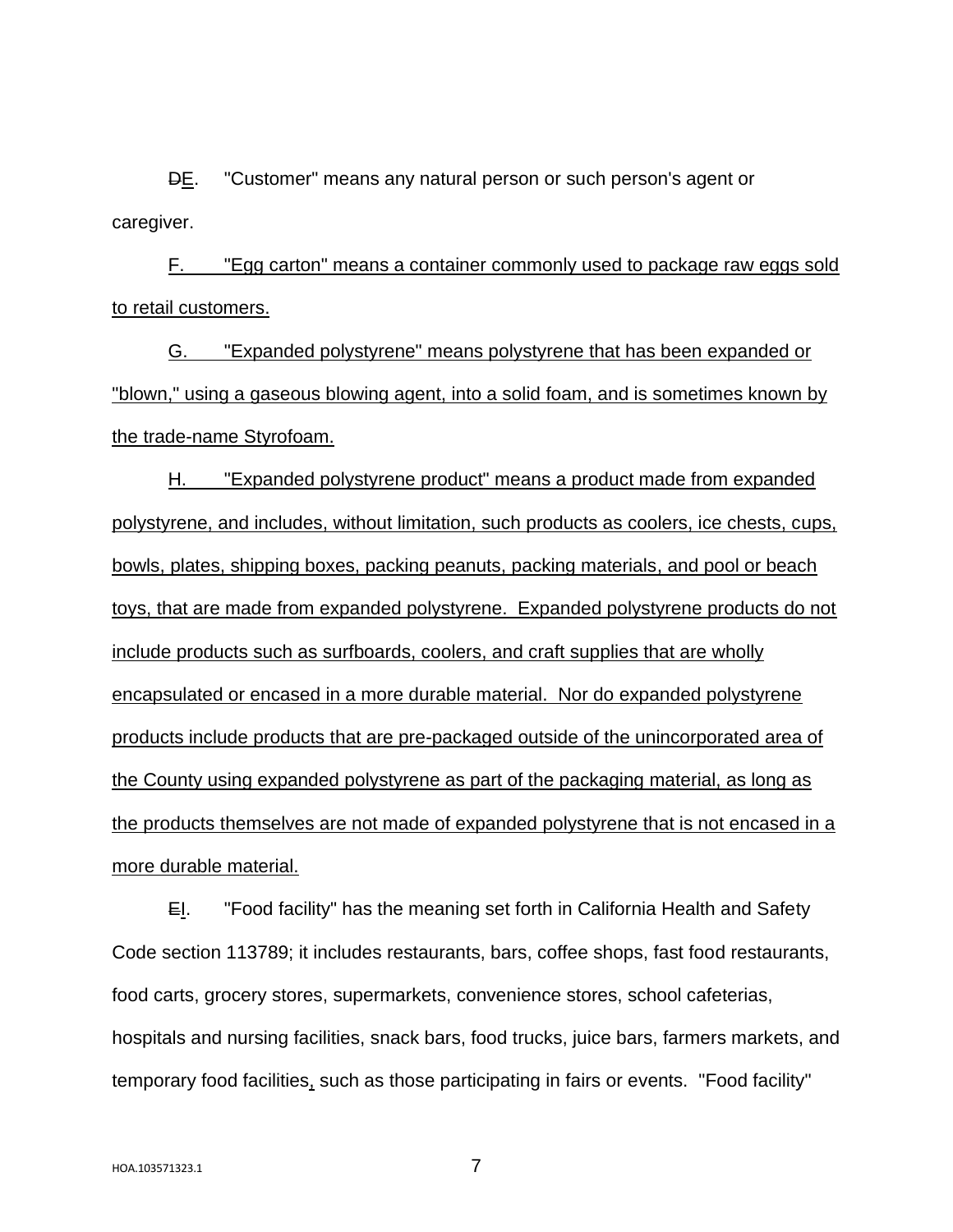does not include a third-party, online food-ordering business. For purposes of this Chapter, the term "food facility" includes only businesses that are located, or that operate, within the unincorporated area of the County, or that operate within a County facility.

For purposes of Section 12.86.015.G of this Chapter, food facilities are divided into the following categories:

1. "Category 1 food facility" means any food facility not included within the definition of a category 2 or category 3 food facility;

2. "Category 2 food facility" means a mobile food facility, excluding street-food vendors; and

3. "Category 3 food facility" means a certified farmers' market as

defined in California Health and Safety Code section 113742, a temporary food facility,

or a catering operation as defined in Health and Safety Code section 113739.1.

J. "Food tray" means a tray commonly used for packaging raw, uncooked food sold to retail customers, such as meat, fish, and whole fruits and vegetables.

K. "Full service restaurant" means a restaurant where food may be consumed on the premises, and where each of the following would typically occur when a customer consumes food on the premises:

1. The customer is escorted or directed to an assigned eating area. An employee of the restaurant may choose the assigned eating area or may seat the customer according to the customer's need for accommodation or other request;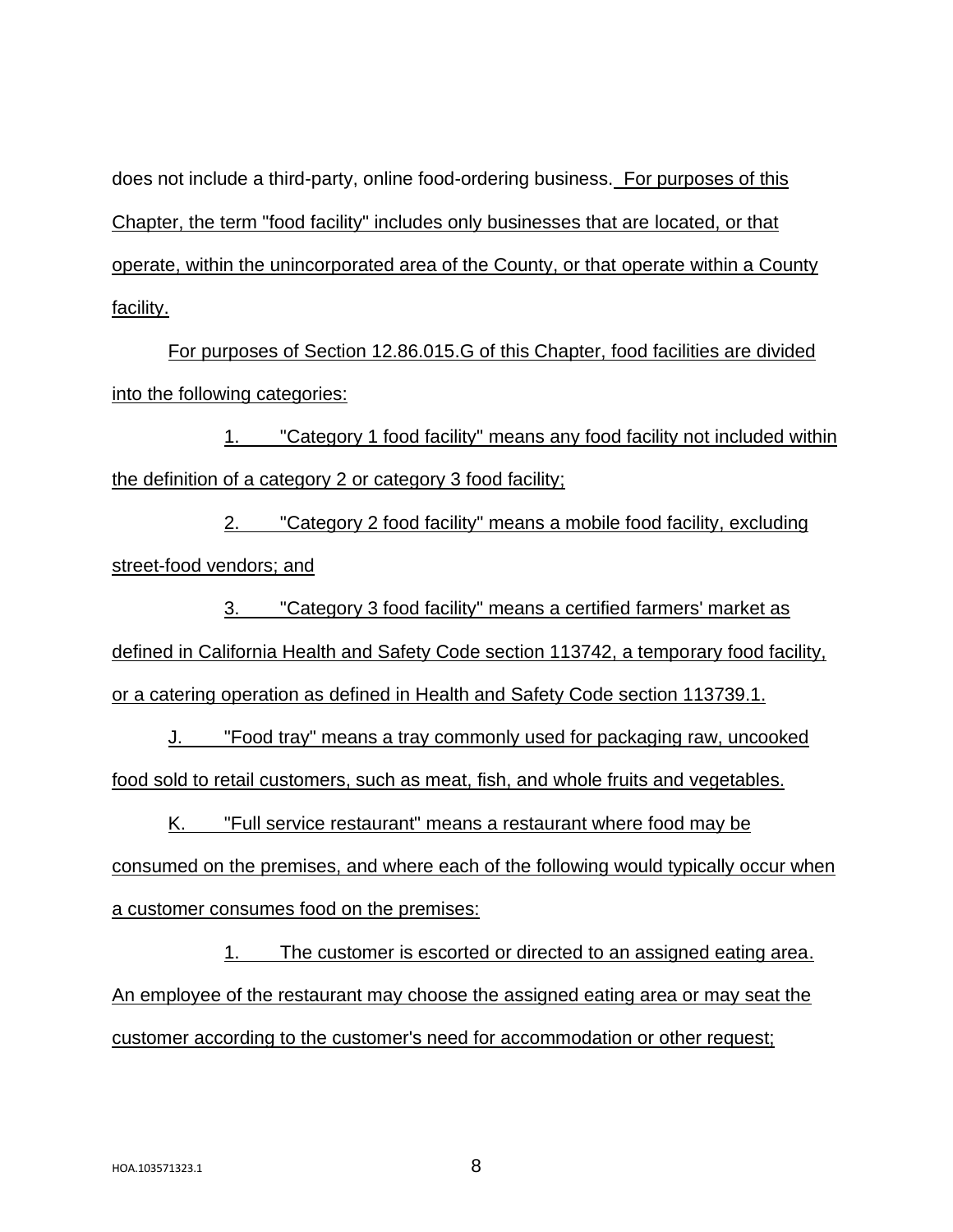2. Except for food that is included in a buffet or salad bar, the customer's food and beverage orders are delivered directly to the customer; and

3. If a customer wants additional items with the customer's food or beverage order, the customer requests such items from the server, and the server brings the requested items to the customer.

FL. "Grocery store" has the meaning set forth in California Health and Safety Code section 113948(c)(3); it means a store primarily engaged in the retail sale of canned foods, dry goods, fresh fruits and vegetables, and fresh meats, fish, and poultry, and any area within the store, (that is not separately owned or operated,) where food is prepared or sold, including a bakery, deli, and meat and seafood counter.

M. "Health facility" has the meaning set forth in California Health and Safety Code section 1250; it means a facility for the care, treatment, and diagnosis of human illness to which persons are admitted for a 24-hour stay or longer, including, among other facilities, acute care hospitals, psychiatric hospitals, skilled and intermediate nursing facilities, and rehabilitation facilities.

N. "Mobile food facility" has the meaning set forth in California Health and Safety Code section 113831; it means a vehicle, such as a food truck, that is used in conjunction with a commissary or other permanent food facility upon which food is sold or distributed at retail.

O. "Multiservice utensil" has the meaning set forth in California Health and Safety Code section 113837; it includes foodware used for serving and consuming ready-to-eat food, including, but not limited to, plates, bowls, trays, condiment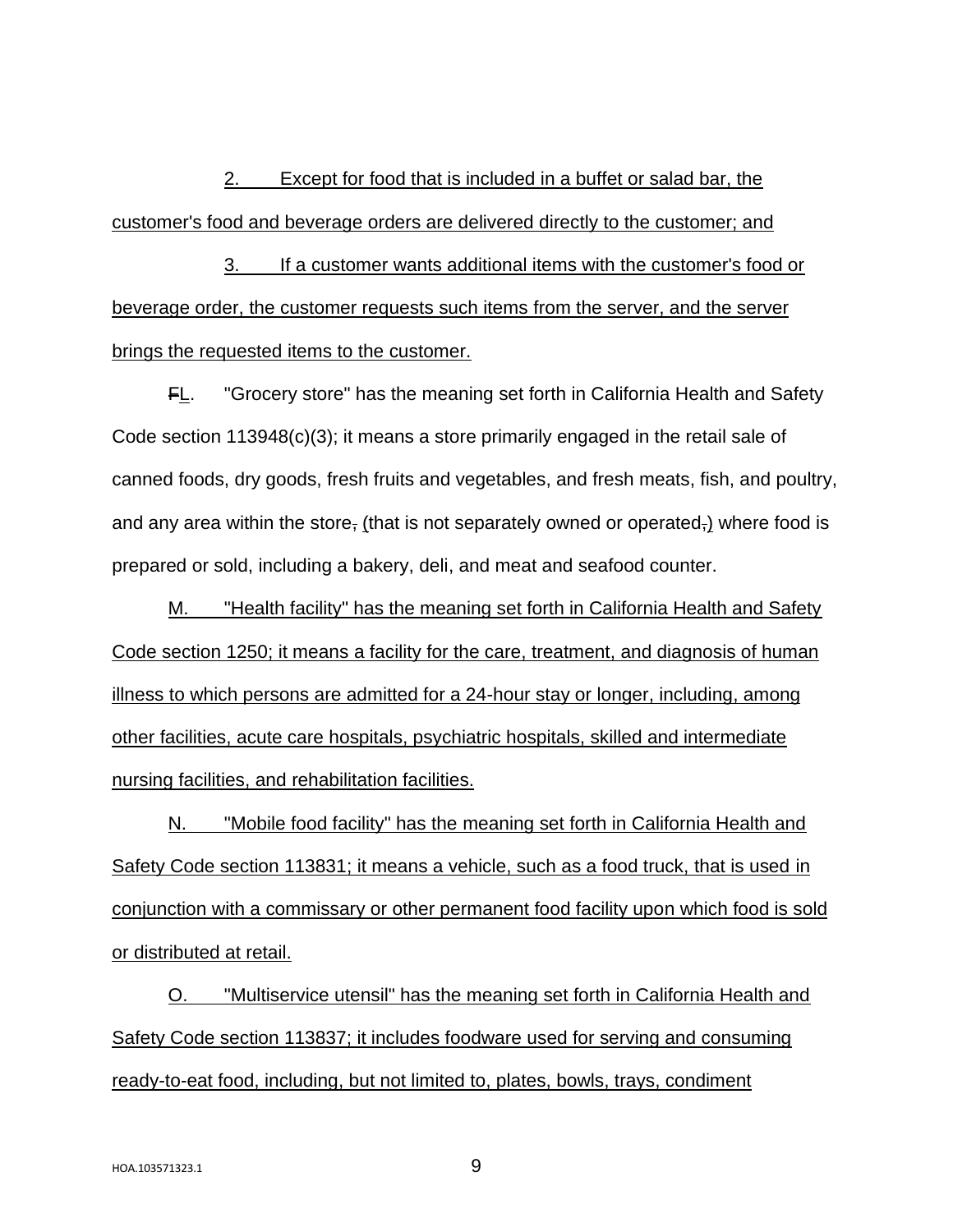containers, cups, or drink ware, and accessories, such as cutlery, that is manufactured from durable materials and that is specifically designed to be cleaned after each use and reused.

GP. "Online food-ordering platform" means the digital technology provided on a website or mobile application through which a customer can place an order for pick-up or delivery of ready-to-eat food. Online food-ordering platforms include such platforms: operated directly by food facilities; operated by third-parties that place take-outready-toeat food orders with food facilities on behalf of customers and then deliver the food; and operated by third-parties that place orders with food facilities on behalf of customers without providing delivery service.

HQ. "Person" means any natural person, firm, corporation, partnership, limited liability company, or other organization or group, however organized.

R. "Plastic" has the meaning set forth in California Public Resources Code section 43732; it means any synthetic material made from organic polymers, such as polyethylene, polyvinyl chloride, or nylon, that can be molded into shape while soft and then set into a rigid or slightly elastic form. "Plastic" includes all materials identified with, or conforming to, resin codes 1 to 7, inclusive, as provided in California Public Resources Code section 18015, without regard to whether such material displays a resin code.

S. "Polystyrene" means a thermoplastic petrochemical material utilizing the styrene monomer, including, but not limited to, expanded polystyrene, processed by any number of techniques, including, but not limited to, fusion of polymer spheres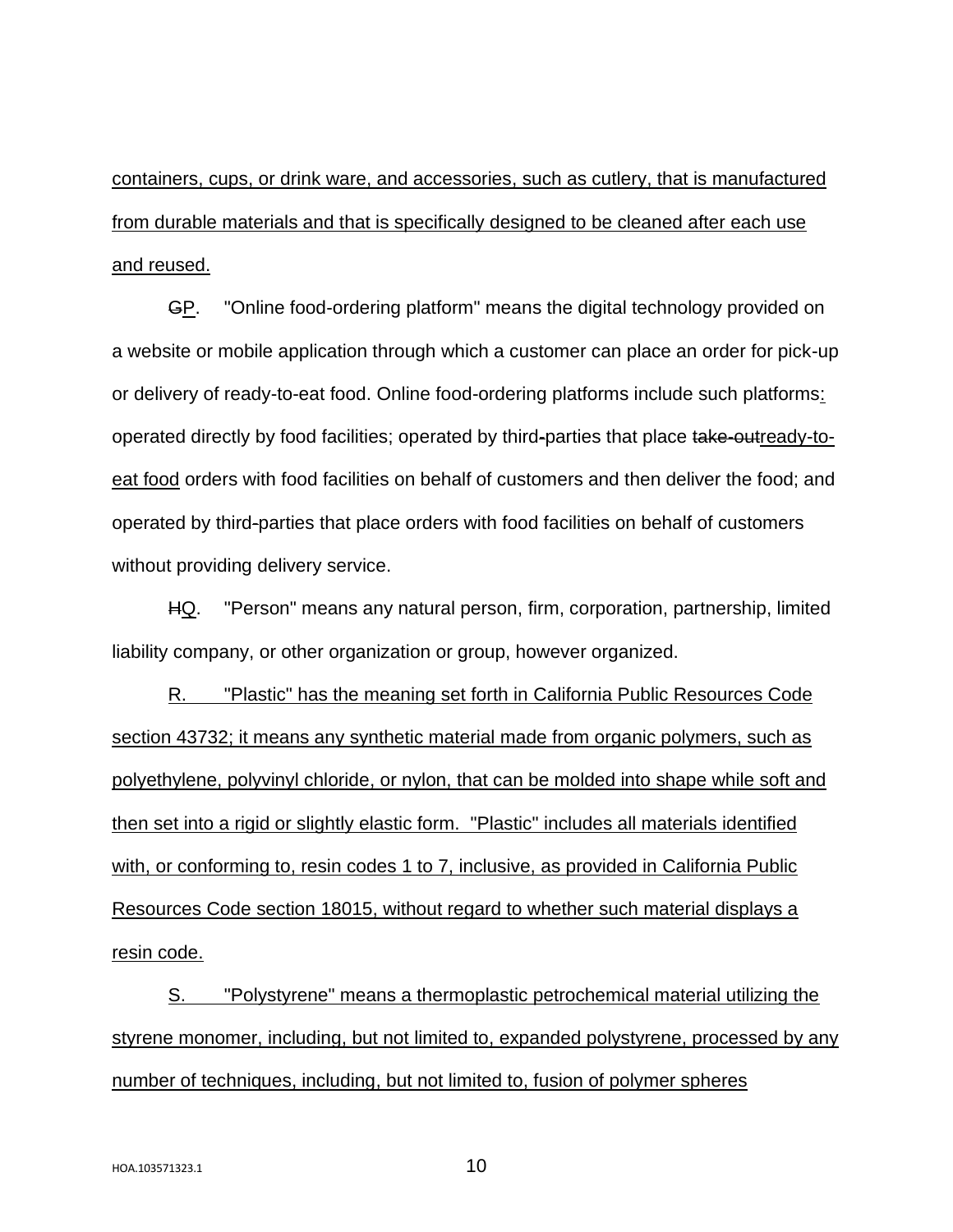(expandable bead polystyrene), injection molding, foam molding, or extrusion-blow molding (extruded foam polystyrene), and clear or solid polystyrene (oriented polystyrene). This definition applies to material made with polystyrene, regardless of whether it exhibits a label or code identifying it as polystyrene.

IT. "Ready-to-eat-food" has the meaning set forth in California Health and Safety Code section 113881; it includes food, including and beverages that may be consumed without additional preparation to achieve food safety.

U. "Recyclable" means capable of being source-separated or otherwise removed from the waste stream when discarded, and then feasibly recycled, salvaged, processed, or marketed by any means other than landfilling or burning, and returned to use by society, irrespective of whether it is compostable. For single-use articles to be considered recyclable, it is necessary that recycling, salvage, or processing facilities be readily available, and they must have the technical and operational ability, as well as adequate capacity, to receive, recycle, salvage and/or process the material from which such single-use article is composed, and there must be a market for such recycled, salvaged, or processed material. For purposes of this Chapter, in no event shall singleuse articles made with plastic be considered recyclable. In accordance with Section 12.86.070.B of this Chapter, the Director of Public Works shall issue rules and guidelines to identify which products, categories of products, and types of material are, and are not, considered "recyclable" in accordance with this definition.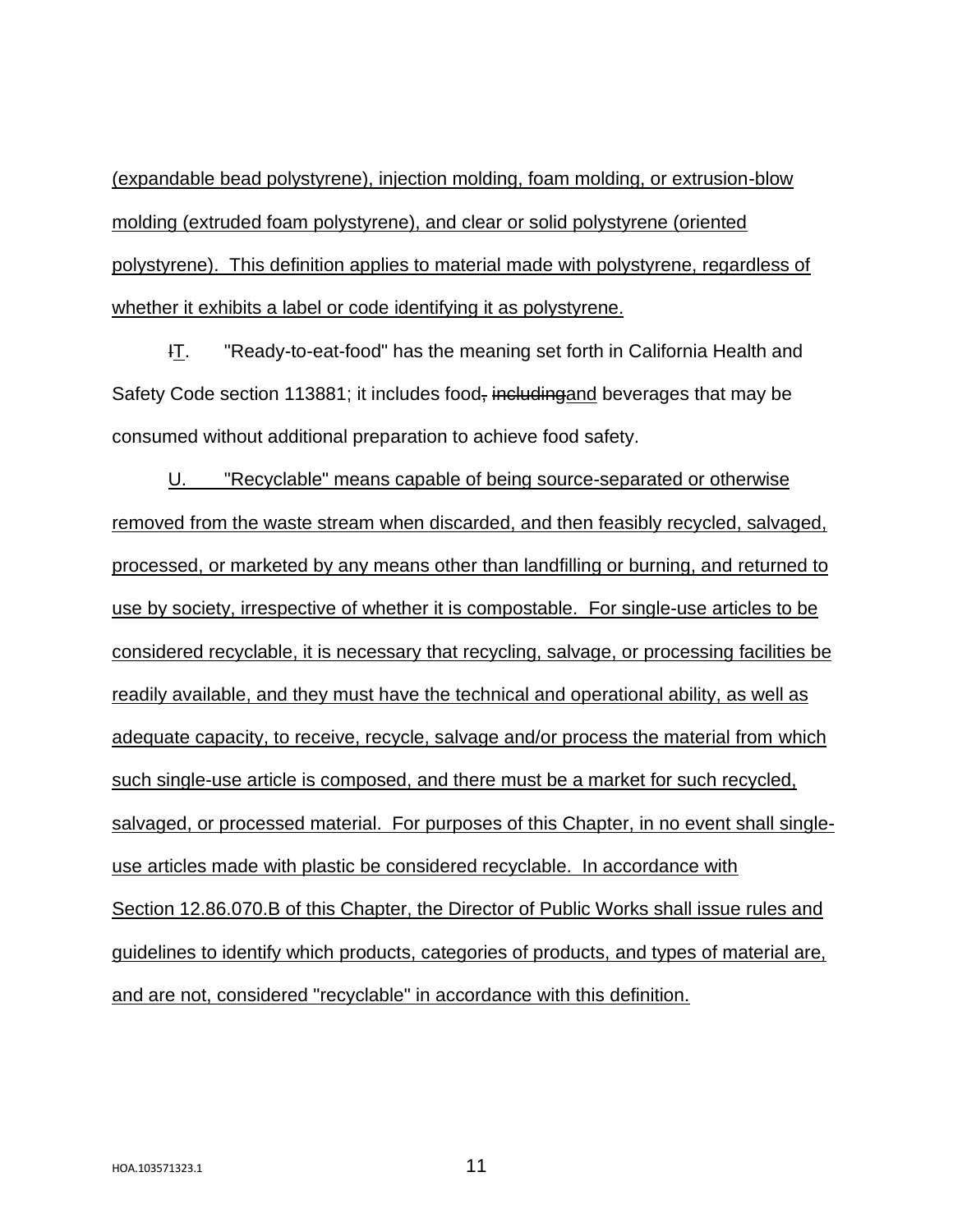V. "Retail establishment" means any commercial establishment located within the unincorporated area of the County that sells goods directly to customers primarily for their own consumption or use.

JW. "Self-serve dispenser or station" means any type of dispenser, container, counter, shelf, or other location that is accessible to customers of a food facility at which such customers can independently access single-use foodware accessories.

KX. "Single-use," in referring to a foodware accessory item, means that the item has been designed and constructed for one-time, one-person use, after which the item is meant to be discarded.

Y. "Single-use article" means an item of food-service ware within the meaning of California Health and Safety Code section 113914, that is intended for a single-use, and that is used for serving, consuming, transporting, or containing food and beverages, including, but not limited to, clamshells, pizza boxes, plates, bowls, trays, wrappers, cups, straws, stirrers, knives, forks, spoons, and lids. "Single-use articles" include food trays and egg cartons. "Single-use article" does not include beverage containers that are subject to the California Redemption Value ("CRV") in accordance with the California Beverage Container Recycling and Litter Reduction Act, Public Resources Code section 14500, et seq. In addition, for purposes of this Chapter, "single-use article" does not include items, such as ketchup bottles and pickle barrels, that are not intended for a single-use but that would nevertheless be considered "singleuse articles" under California Health and Safety Code section 113914 because they do not meet specified materials, durability, strength, and cleanability specifications.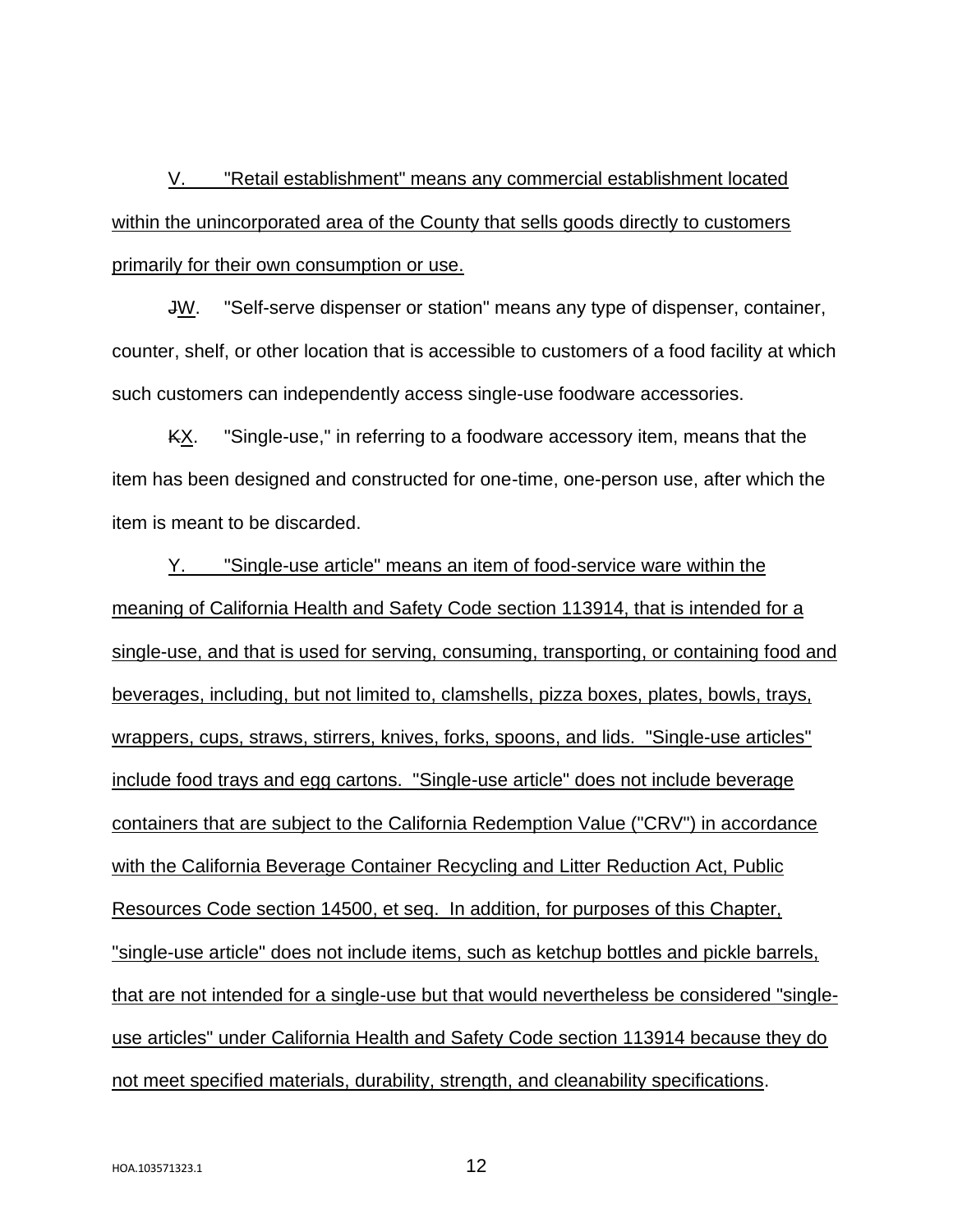LZ. "Single-use foodware accessory" means a single-use foodware itemarticle that is provided alongside or with ready-to-eat food, including straws, stirrers, knives, forks, spoons, chopsticks, condiment packets, condiment containers, napkins, cup lids, spill plugs, and hot beverage sleeves. "Single-use foodware accessory" does not include plates, cups, bowls, containers, wrappers, bags or other single-use foodwarearticles that isare used for holding or containing ready-to-eat food while it is being delivered, transported, or consumed.

M. "Single-use plastic stirrer" means a foodware accessory item that is used to mix beverages, that is intended only for single-use, and that is made predominantly of plastic derived from either petroleum or a biologically-based polymer, such as corn or other plant sources. "Single-use plastic stirrer" includes compostable and biodegradable petroleum or biologically-based polymer stirrers, but does not include stirrers that are made from non-plastic materials, such as paper, sugar cane, bamboo, etc.

N. "Single-use plastic straw" means a tube that allows an individual, through suction, to transfer a beverage, liquid, or semi-frozen liquid from its container into the individual's mouth, that is intended only for single-use, and that is made predominantly of plastic derived from either petroleum or a biologically-based polymer, such as corn or other plant sources. "Single-use plastic straw" includes compostable and biodegradable petroleum or biologically-based polymer straws, but does not include straws that are made from non-plastic materials, such as paper, sugar cane, bamboo, etc.

AA. "Street food vendor" means a mobile food facility that has all of the following characteristics: (1) the vehicle from which the vendor sells food is not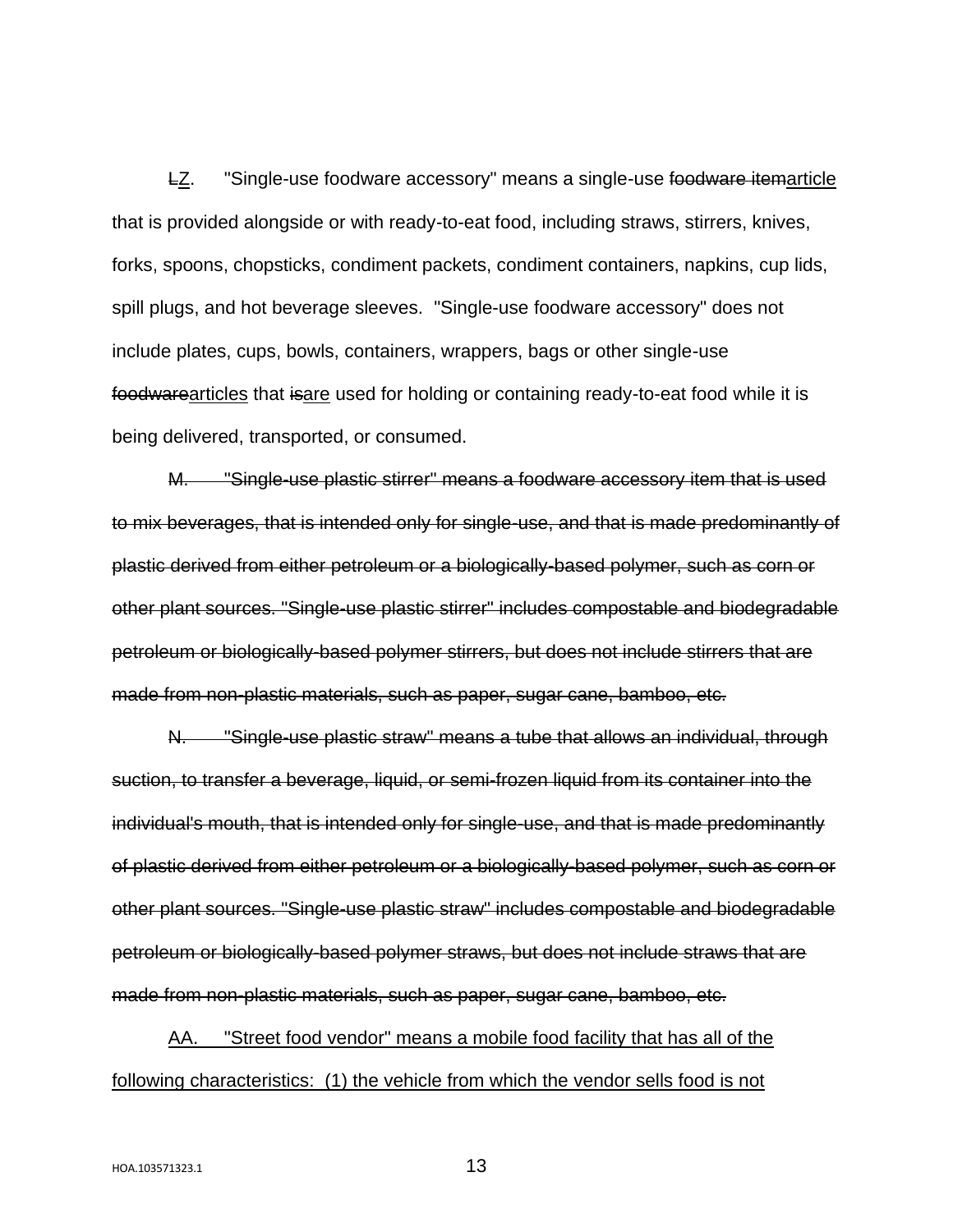enclosed; (2) the vehicle from which the vendor sells food is nonmotorized; and (3) the vendor operates upon a public sidewalk or other pedestrian path.

BB. "Take-out food" means ready-to-eat food that a customer purchases from a food facility for consumption outside of the premises of the food facility.

OCC. "Temporary food facility" means a temporary food facility, as defined in California Health and Safety Code section 113930, whichthat is approved by the County Health Officer and operates at an approved community event.

PDD. "Third-party, online food-ordering business" means a person that is not a food facility and that operates an online food-ordering platform for customers to order, for take-out or delivery, ready-to-eat food that is prepared or sold by food facilities.

**SECTION 3.** Section 12.86.015 is hereby added to read as follows:

# **12.86.015 Prohibiting Distribution and Sale of Single-Use Articles That Are Neither Compostable Nor Recyclable.**

A. Except as provided in subsections B and C of this Section and as otherwise provided in this Chapter:

1. A food facility shall not provide any single-use article with ready-toeat food that it offers to a customer unless such single-use article is either compostable or recyclable; and

2. A food facility shall not provide a food tray or egg carton with any food that it offers to a retail customer unless such food tray or egg carton is either compostable or recyclable.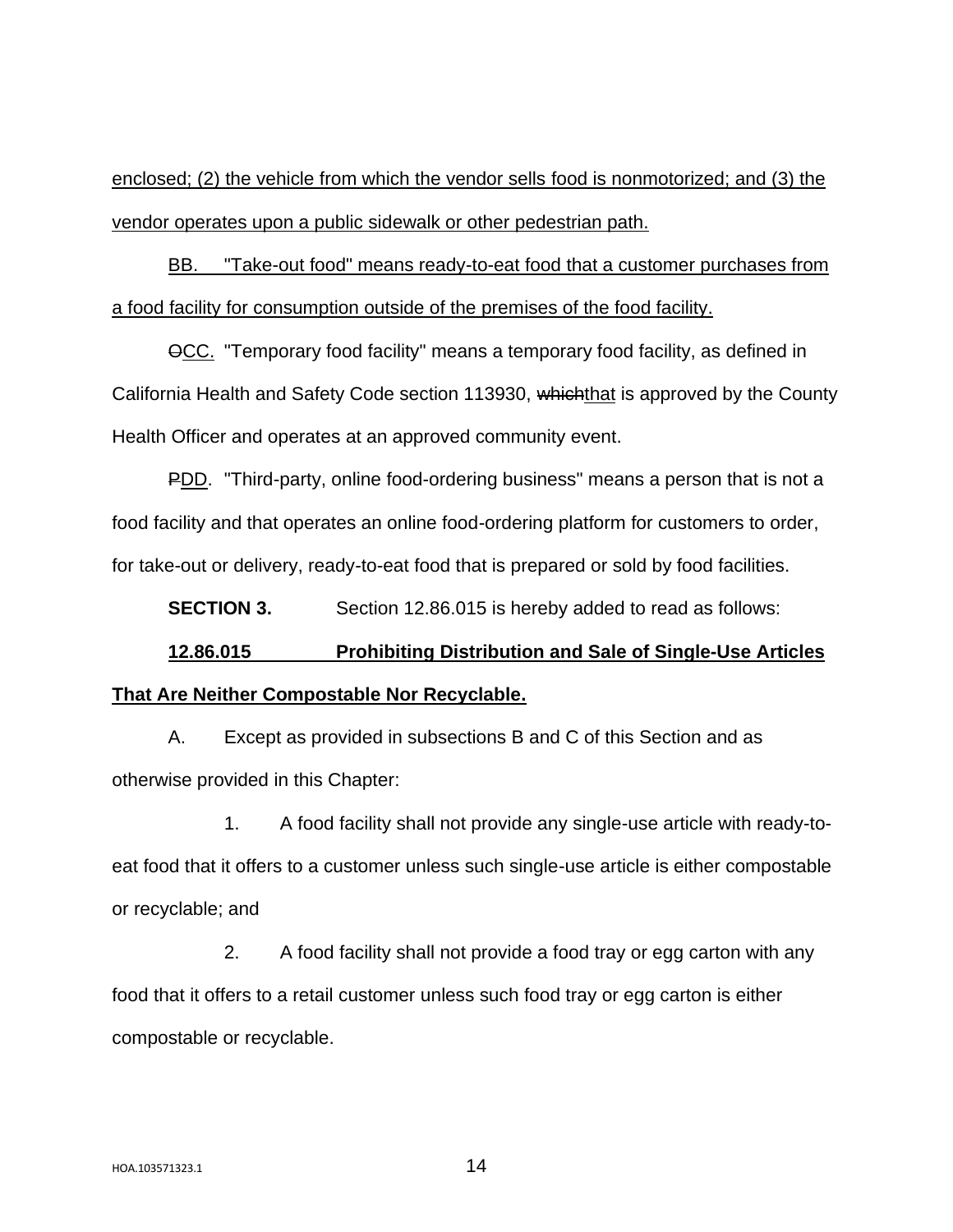B. The requirements of this Section 12.86.015 do not apply to single-use articles that are included with ready-to-eat food that is pre-packaged at a location that is outside of the premises of the food facility, provided that such ready-to-eat food is offered to the customer as originally packaged. Except as otherwise provided in this Chapter, if a food facility adds any single-use articles when providing such pre-packaged food to a customer, such additional single-use articles shall comply with subsection A, above.

C. The Director of Public Works may authorize the use of specific categories or types of single-use articles that are not compostable or recyclable in accordance with Sections 12.86.010.A or 12.86.010.U of this Chapter if the Director of Public Works determines that there is a specific food service application for which no compostable or recyclable single-use product can feasibly be used. For purposes of this Section, a compostable or recyclable product can feasibly be used for a particular food-service application only if, in the determination of the Director of Public Works, such product is: (a) readily available; and (b) can effectively be used for the particular application. In no event, however, shall the Director of Public Works approve the use of a product that is made from expanded polystyrene. The Director of Public Works may also authorize the use of a non-compostable plastic single-use article product that would not be considered recyclable under Section 12.86.010.U if the Director of Public Works determines, based upon developments in recycling technology and infrastructure, that such product is feasibly recyclable.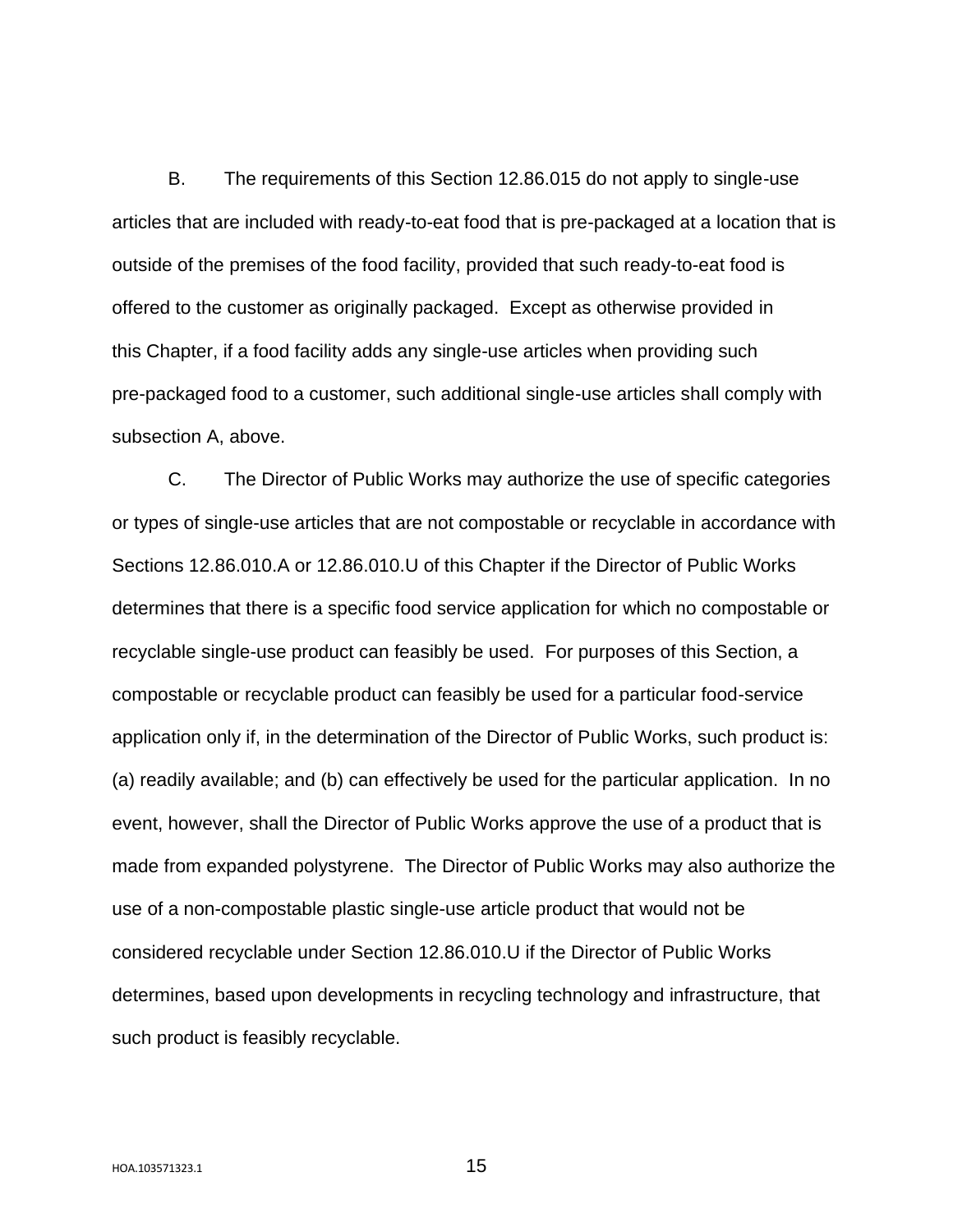D. The Director of Public Works shall identify, in the rules and guidelines adopted in accordance with Section 12.86.070.B of this Chapter, any non-compostable, non-recyclable single-use articles that food facilities are authorized to use in accordance with subsection C, above, as well as any products that the Director of Public Works approves as compostable under Section 12.86.010.A.3.

E. The Director of Public Works may rescind any approval of any non-compostable and non-recyclable single-use article product that was granted in accordance with subsection C of this Section, or in accordance with Section 12.86.010.A.2. If the Director of Public Works rescinds any such authorization or determination, the Director of Public Works shall update the rules and guidelines accordingly. Any revision to the rules and guidelines rescinding an authorization to use a single-use article that is not compostable or recyclable shall not become effective until one year after the date that the Director of Public Works submits it to the Los Angeles County Board of Supervisors in accordance with Section 12.86.070.B.

F. Street food vendors are not required to comply with this Section 12.86.015.

G. The requirements of this Section 12.86.015 shall become effective on the following dates for the following categories of food facilities:

1. On May 1, 2023, for category 1 food facilities;

2. On November 1, 2023, for category 2 food facilities; and

3. On May 1, 2024, for category 3 food facilities.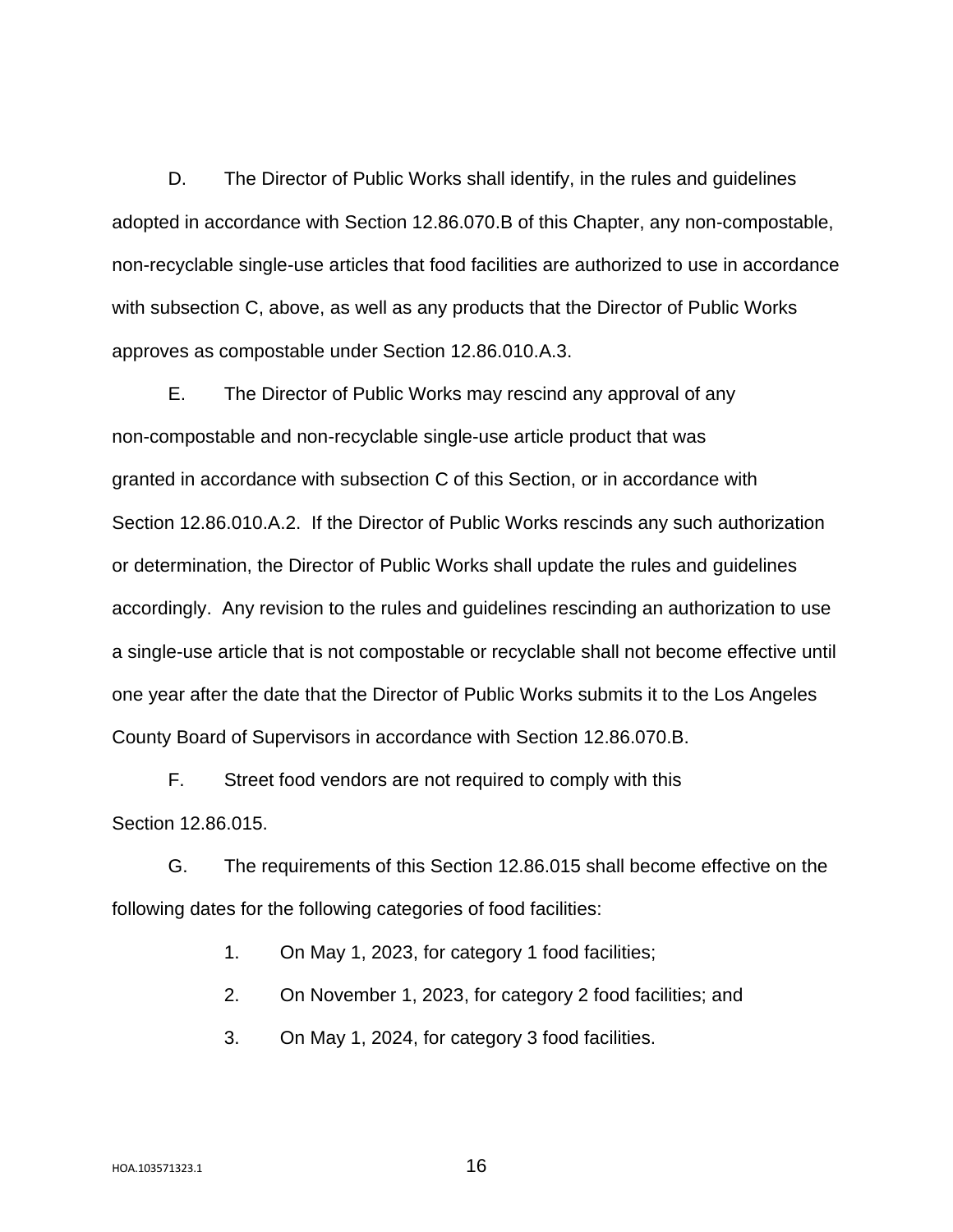**SECTION 4.** Section 12.86.020 is hereby amended to read as follows: **12.86.020 Single-Use Foodware Accessories Provided Only Upon Request by Customer.**

The following requirements apply to food facilities that are located in the unincorporated area of the County or that are operated within a County facility:

A. No food facility may automatically provide single-use foodware accessories to any customers with their order of ready-to-eat food. Food facilities may provide single-use foodware accessories to customers with their order of ready-to-eat food only if the customers request that they be provided such accessories, and only if such single-use foodware accessories comply with Section 12.86.015 of this Chapter.

B. Nothing in this Chapter prohibits a food facility that is providing ready-toeat food to customers from asking the customers if they would like to be provided any single-use foodware accessories that the food facility makes available for customers. This Chapter does not prohibit a food facility from making available to customers single-use foodware accessories from a self-serve dispenser or station, with the exception of single-use plastic straws and single-use plastic stirrers. Food facilities are prohibited from making single-use plastic straws and single-use plastic stirrers available to customers from a self-serve dispenser or station. Single-use foodware accessories, however, shall not be bundled or packaged in a manner that prohibits a customer from taking only the type of single-use foodware accessory, if any, that may be desired without also having to take a different type of single-use foodware accessory. Nothing in this Chapter prohibits a food facility from providing to customers single-use foodware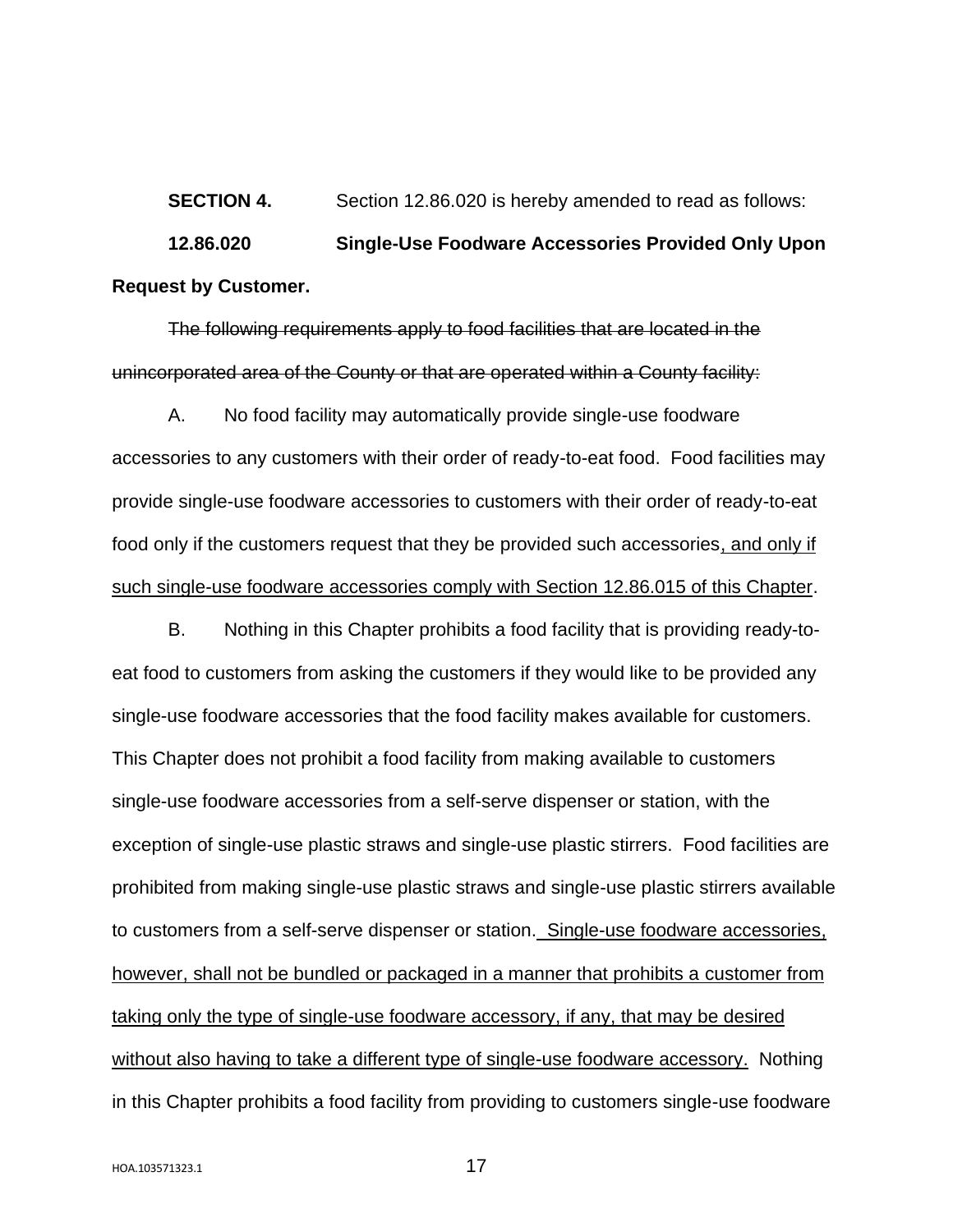accessories that are included as part of a product that is pre-packaged by a manufacturer, such as a juice box or pre-packaged salad.

C. A food facility that operates an online food-ordering platform for its customers to order ready-to-eat food for delivery or take-out mayshall, if it offers singleuse foodware accessories to its customers, provide options on such platform to enable customers to select which of available single-use foodware accessories, if any, the customers may chooses to have included with their order. Food facilities shall not provide any single-use foodware accessories to customers that order ready-to-eat food through their own online food-ordering platform unless those customers have requested such accessories, either through the online food-ordering platform or in person when picking up their order.

D. If a food facility uses any third-party, online food-ordering business for ready-to-eat food, the food facility shall customize its menu with a list of available single-use foodware accessories. A food facility that prepares orders of ready-to-eat food for customers who have placed those orders through third-party, online food-ordering businesses shall not provide any single-use foodware accessories with the orders unless the customers have selected such single-use foodware accessories through options provided on the online food-ordering platform, in accordance with Section 12.86.025, or the customers have requested such accessories in person when picking up their order.

E. Nothing in this Chapter shall be construed to require food facilities to provide single-use foodware accessories to customers ordering ready-to-eat food.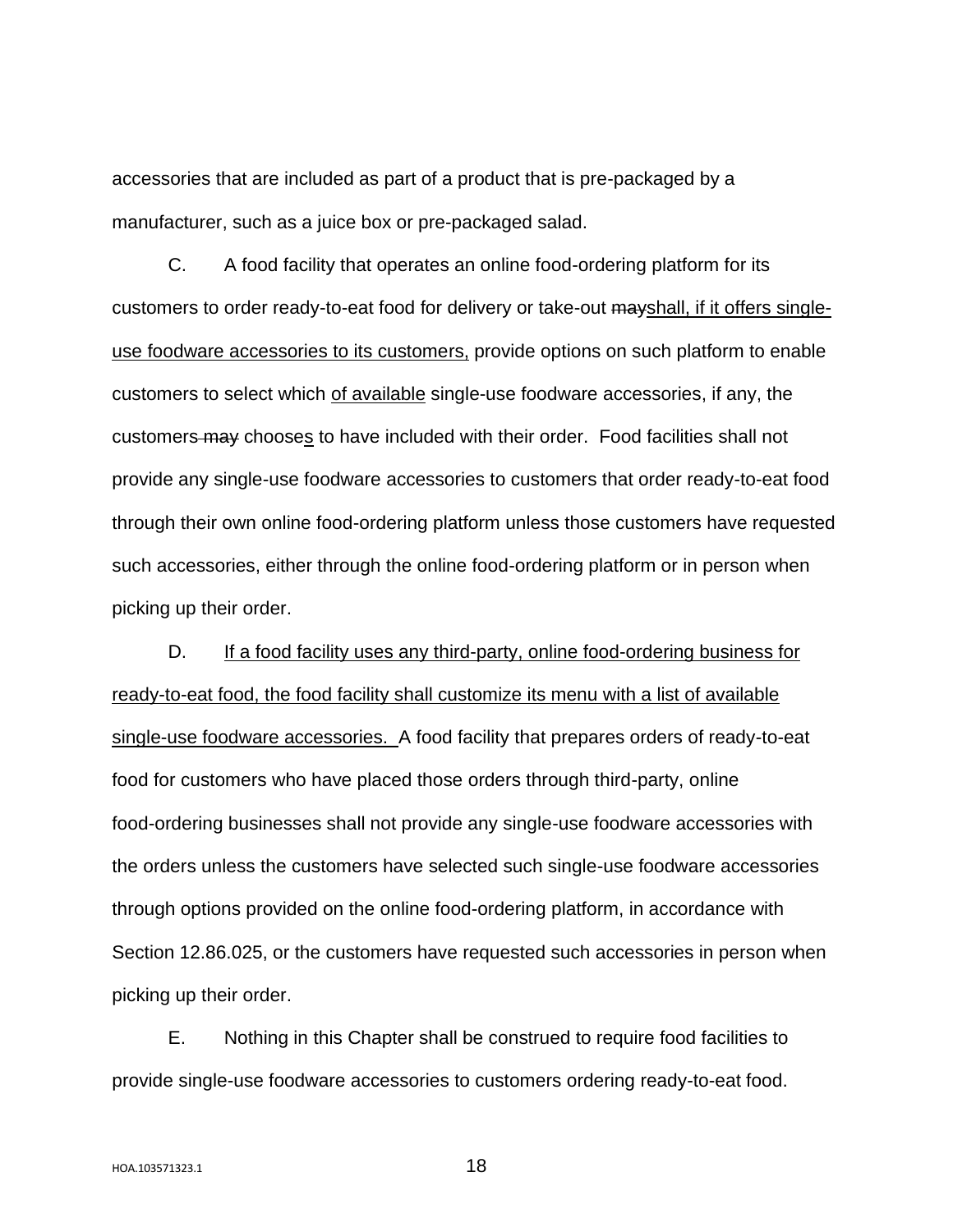F. Notwithstanding any other provision of this Chapter, food facilities may include single-use cup lids, spill plugs, and hot beverage sleeves with drive-thru and delivery orders of ready-to-eat food orders that include beverages, without a customer request, for safety reasons, including to avoid spillage.

G. If a food facility is operated within a County facility that is located in a city that has adopted an ordinance prohibiting food facilities from providing single-use foodware accessories except upon request, the city's ordinance shall apply, and this Chapter shall not apply, to the extent that the city's ordinance conflicts with this Chapter.

**SECTION 5.** Section 12.86.023 is hereby deleted in its entirety:

#### **12.86.023 Exemption.**

"Health facilities," as defined in section 1250 of the California Health and Safety Code, are exempt from the requirements of this Chapter with respect to food and beverages that the health facilities serve to their patients and residents. However, food facilities that are located within health facilities and that provide ready-to-eat food to employees or the general public, such as cafeterias and snack bars, are not exempt from the requirements of this Chapter.

**SECTION 6.** Section 12.86.025 is hereby amended to read as follows:

**12.86.025 Availability of Single-Use Accessories Through Third-Party, Online Food-Ordering Platforms.**

A. Except as provided in subsection B, below, any third-party, online foodordering business that conducts business in the unincorporated area of the County, either by picking up ready-to-eat food from a food facility located within the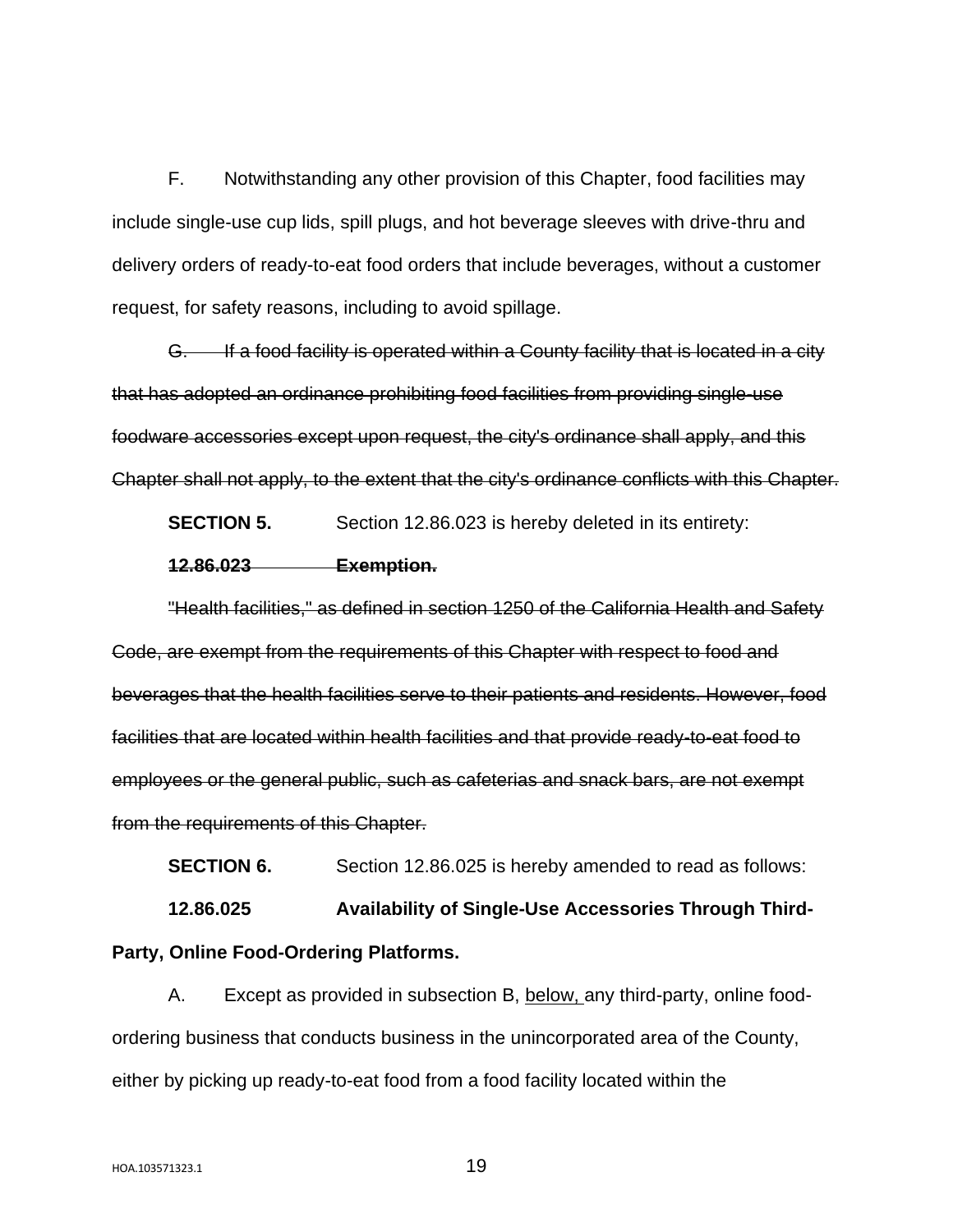unincorporated area of the County for delivery to a customer, or by delivering ready-toeat food to a customer at a location within the unincorporated area of the County, shall comply with the following requirements to enable customers to select which single-use foodware accessories, if any, the customers-may chooses to have included with their order:

1. Third-party, online food-ordering businesses must provide food facilities with the opportunity to specify which single-use foodware accessories, if any, the food facilities choose for customers to be offered on their menus appearing on the food-ordering platforms, so that customers may select which accessories, if any, they choose to have included with their orders.

2. If a food facility chooses not to specify any single-use foodware accessories to be offered to customers on its menu appearing on the food-ordering platform, then the third-party, online food-ordering business shall post the following statement with such food facility's menu: "This restaurant has chosen not to includemake single-use foodware accessories available on its online menu."

B. Third-party, online food-ordering businesses may, but are not required to, provide grocery stores with the opportunity to customize the menus appearing on the businesses' online food-ordering platforms in accordance with subsection A.1, above. However, neither a grocery store nor a third-party, online foodordering business is permitted to provide a single-use foodware accessory to a customer unless the customer has requested it. If an online food-ordering platform does not include options for customers purchasing online from a grocery store to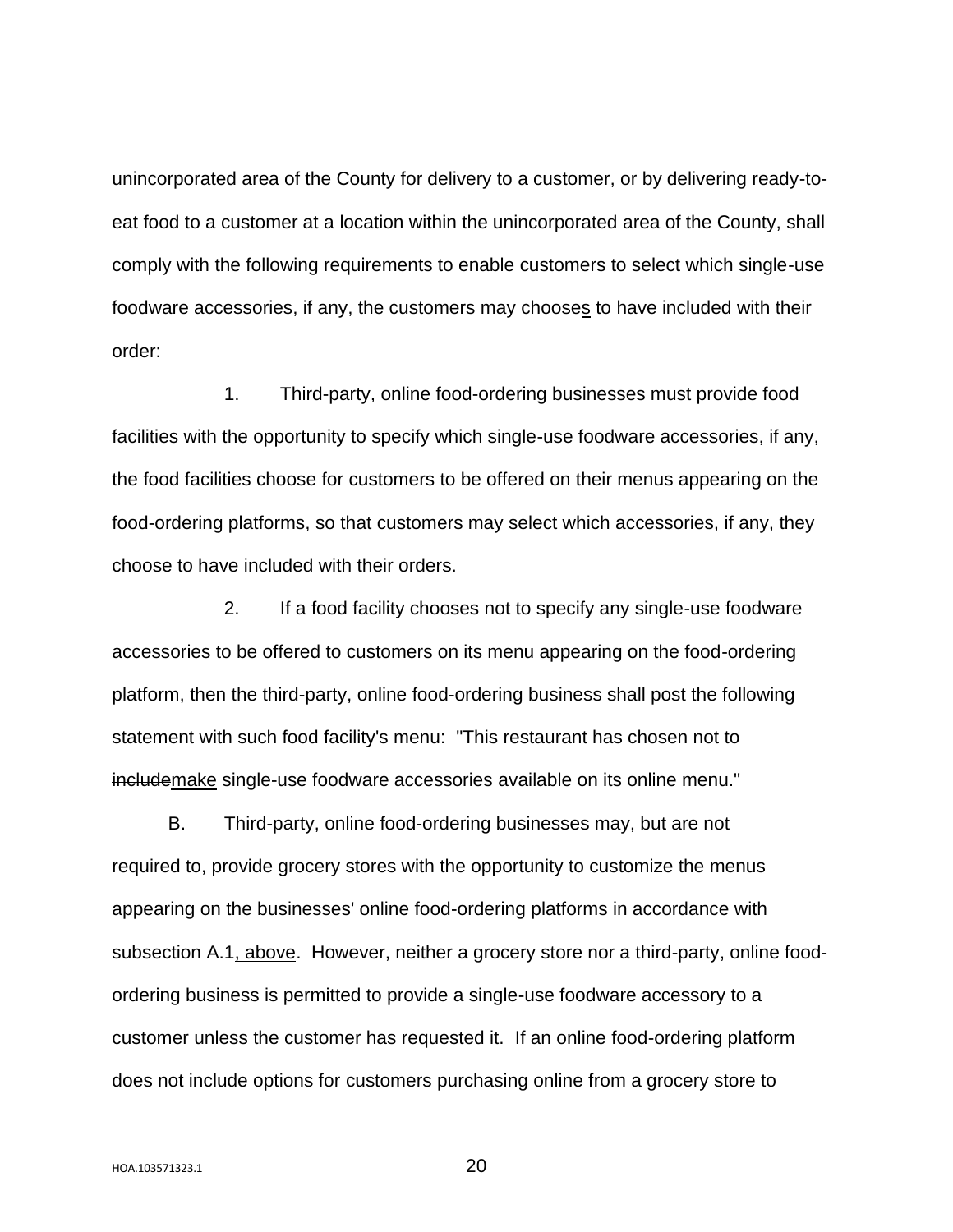request single-use foodware accessories, then no single-use foodware accessories may be provided to such online customers.

**SECTION 7.** Section 12.86.030 is hereby amended to read as follows: **12.86.030 Enforcement and PenaltyFull-Service Restaurants Required to Use Multiservice Utensils.**

A. Enforcement Authority. The Director of Public Works and the Director of Public Health will enforce this Chapter. Both the Director of Public Works and the Director of Public Health, or their designees, are authorized to take any appropriate actions in the enforcement of this Chapter, including investigating and monitoring food facilities and third-party, online food-ordering businesses for compliance with this Chapter and taking administrative action in accordance with subsection C of this Section.

B. Rules and Guidelines. The Director of Public Works, in conjunction with the Director of Public Health, may promulgate rules and establish guidelines for implementing and enforcing this Chapter. Any such rules or guidelines shall become effective when the Director of Public Works submits them to the Executive Office of the Los Angeles County Board of Supervisors. The Director of Public Works and the Director of Public Health shall post any such rules and guidelines in an easily accessible location on their websites and shall also provide copies to any person upon request.

C. Administrative Action. Administrative fines may be imposed as follows, subject to the requirements of Sections 1.25.030 (Notice of violation), 1.25.040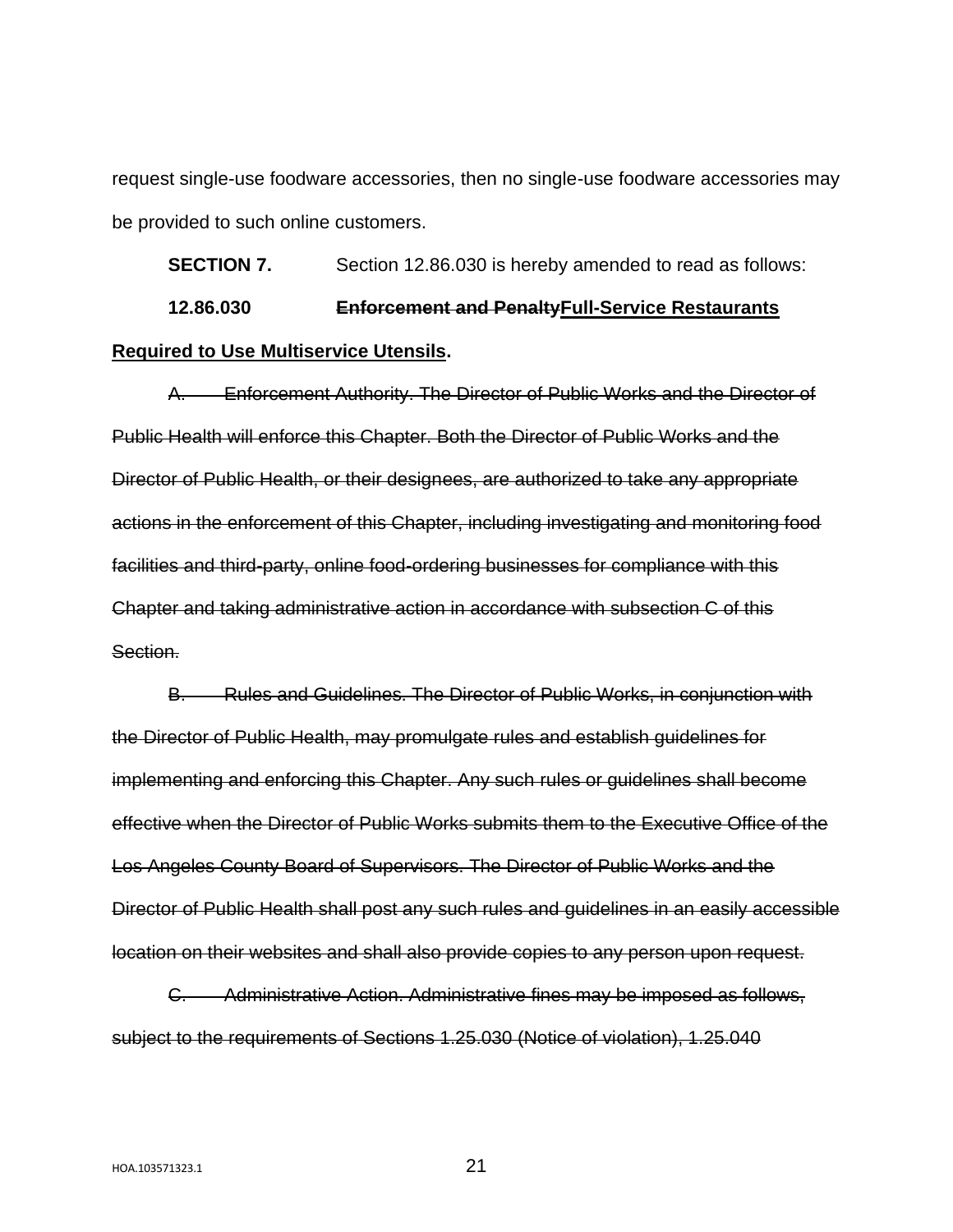(Administrative fines) and 1.25.050 (Imposition of administrative fines) of the Los Angeles County Code:

1. Before November 15, 2021, the Director of Public Works, in conjunction with the Director of Public Health, shall enforce only the requirements of Section 12.86.020.A that prohibit a food facility from providing a single-use plastic straw or single-use plastic stirrer to a customer without the customer's request and from providing a single-use plastic straw or single-use plastic stirrer to a customer in a selfserve dispenser or station. Before November 15, 2021, the first and second violations of the specific provisions of this Chapter that are referenced in this subsection, exclusively, shall result in a written warning notice regarding the violation, and any subsequent violation occurring before November 15, 2021, is considered an infraction punishable by a fine of twenty-five dollars (\$25) for each day that the food facility is in violation, but not to exceed a total of three hundred dollars (\$300).

2. Commencing on November 15, 2021, any violation of this Chapter is considered an infraction. The Director of Public Works and the Director of Public Health each is authorized to designate enforcement officers who, upon determining that a violation of this Chapter has occurred, may issue a notice of violation in accordance with Section 1.25.030 of this Code and a notice of administrative fine in accordance with Section 1.25.050 of this Code. Violations are punishable by fines as follows:

a. A violation by a food facility shall be punishable by a fine of up to one-hundred dollars (\$100) for each day of violation, up to a maximum fine of onethousand dollars (\$1,000) per year.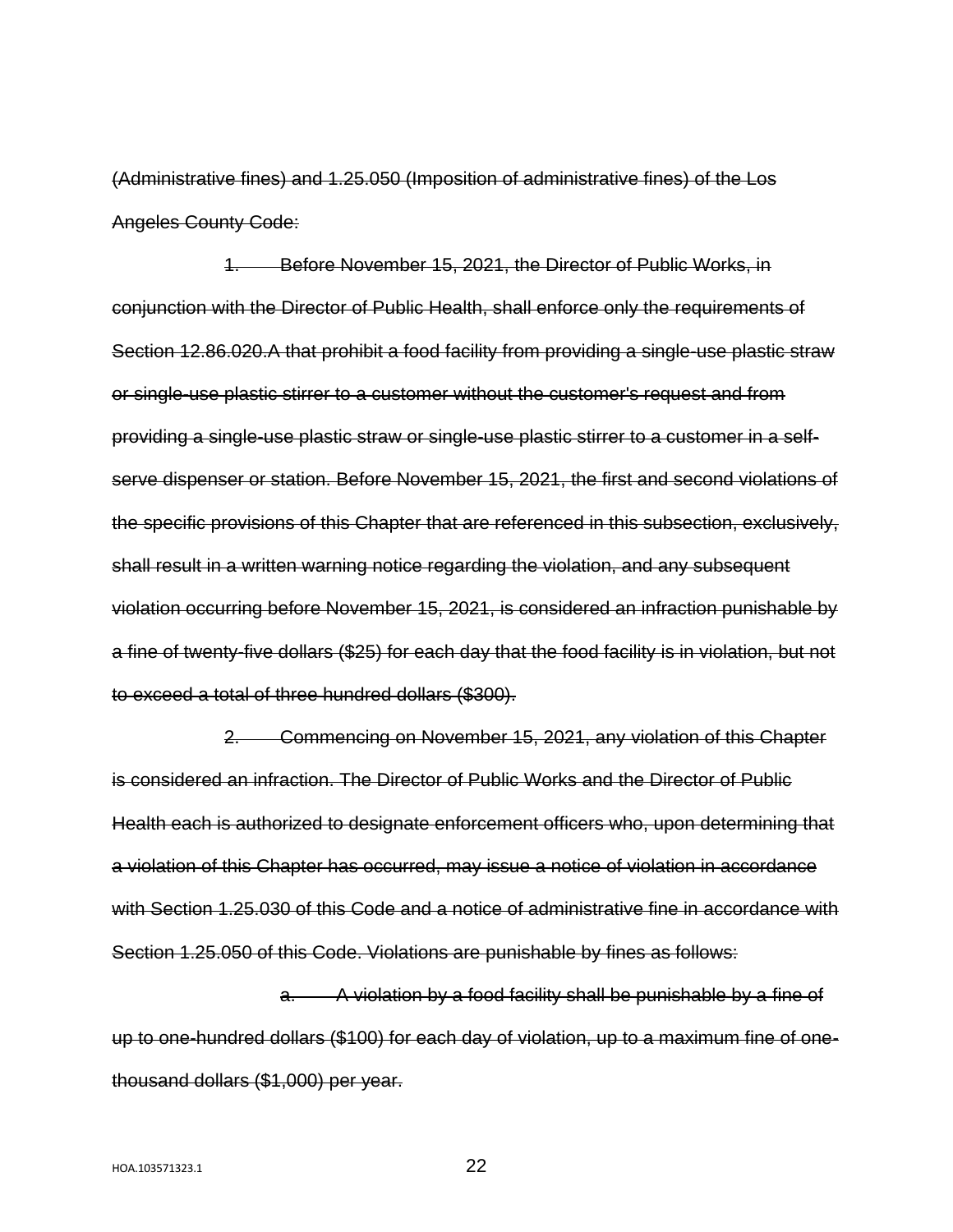b. A violation by third-party, online food-ordering business shall be punishable by a fine of up to one-hundred dollars (\$100) for the first day of violation and up to two-hundred dollars (\$200) for each additional day of violation.

D. Administrative Appeals. Any person served with a notice of administrative fine in accordance with subsection C of this Chapter and Section 1.25.050.A of this Code may, within thirty (30) days of receiving such notice, appeal the notice of administrative fine and/or the notice of violation upon which the notice of administrative fine is based, by submitting an appeal. In the absence of a submitted appeal, the notice of administrative fine shall be final. Any submitted appeal must include a statement as to why the fine should not be imposed or why the amount of the fine should be reduced, along with evidence in support of such statement. The Director of Public Works or the Director of Public Health, as the case may be, will, in their discretion, either affirm, revise, or revoke the administrative fine, and that decision will be final.

Full-service restaurants shall not provide single-use articles to customers with ready-to-eat food that they serve to customers for consumption on the premises. Full-service restaurants shall instead serve ready-to-eat food in, and/or with, multiservice utensils, except that full-service restaurants may provide single-use foil wrappers, napkins, straws, and placemats to customers who are dining on the premises so long as these single-use articles otherwise comply with the requirements of this Chapter. Nothing in this Section 12.86.030 is intended to prevent a full-service restaurant from providing single-use articles to customers with take-out food, or as a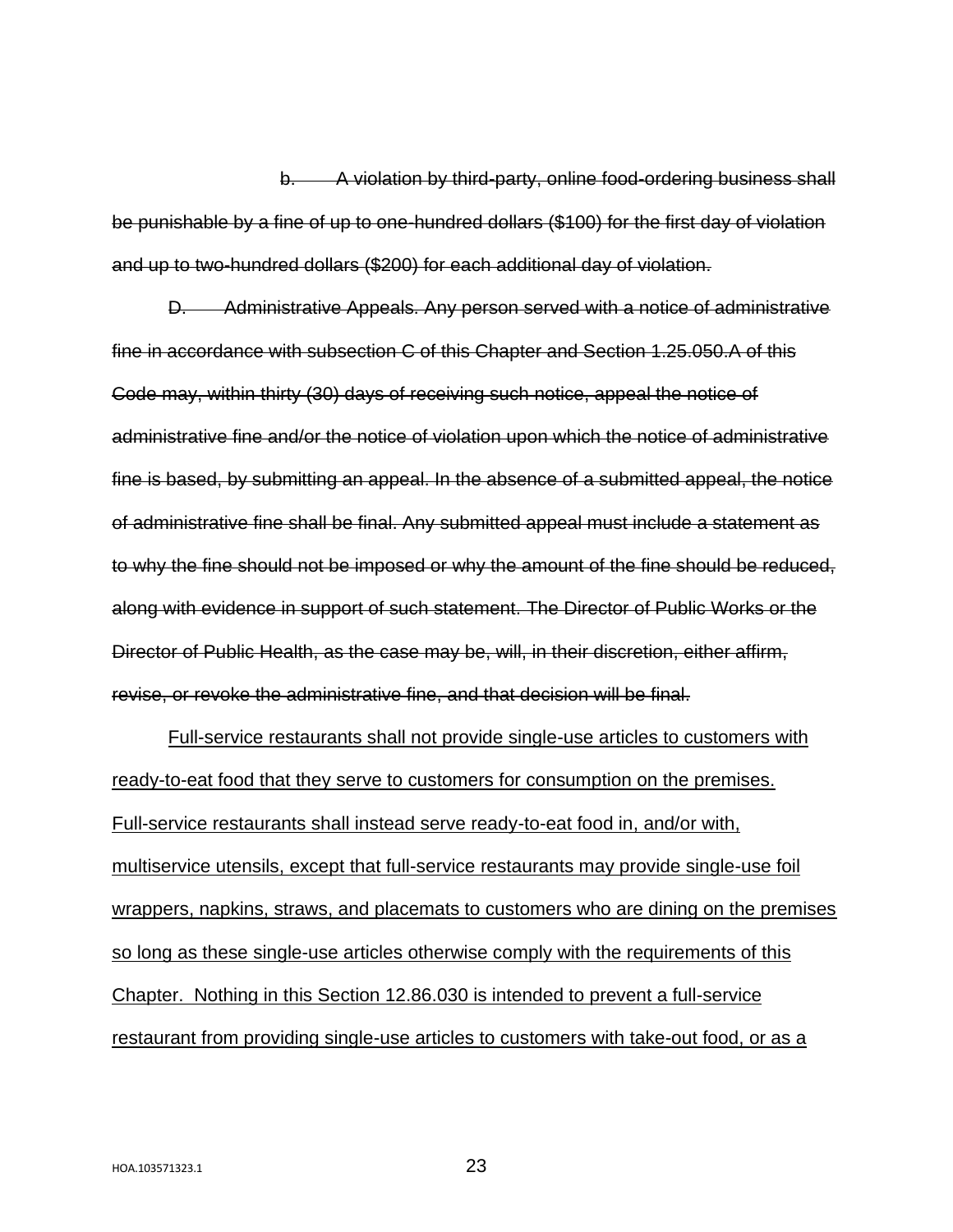container for customers to transport uneaten food, as long as such single-use articles otherwise comply with the requirements of this Chapter.

**SECTION 8.** Section 12.86.040 is hereby added to read as follows: **12.86.040 Prohibiting Retail Establishments from Selling Expanded Polystyrene Products.**

A. Except as provided in subsection B, below, effective May 1, 2023, retail establishments shall not sell, rent, or offer any expanded polystyrene products to customers. This Section does not apply to online sales of products that are shipped from a location outside of the unincorporated area of the County.

B. The Director of Public Works is authorized to grant a general exemption from the requirements of Section 12.86.040 if, in the determination of the Director of Public Works, no substitute product that complies with subsection A, above, is readily available that can feasibly be used for a specific application. General exemptions granted under this subsection B shall be temporary and shall be canceled once the Director of Public Works determines that a substitute product that is not made of expanded polystyrene has become readily available. Exemptions granted under this subsection shall be set forth in the rules and guidelines adopted in accordance with Section 12.86.070.B of this Chapter. If the Director of Public Works cancels any exemption from the prohibition on the sale of expanded polystyrene projects, the Director of Public Works shall update its rules and guidelines accordingly. Any such revision to the rules and guidelines to cancel a previously granted exemption shall become effective one year following the date that the Director of Public Works submits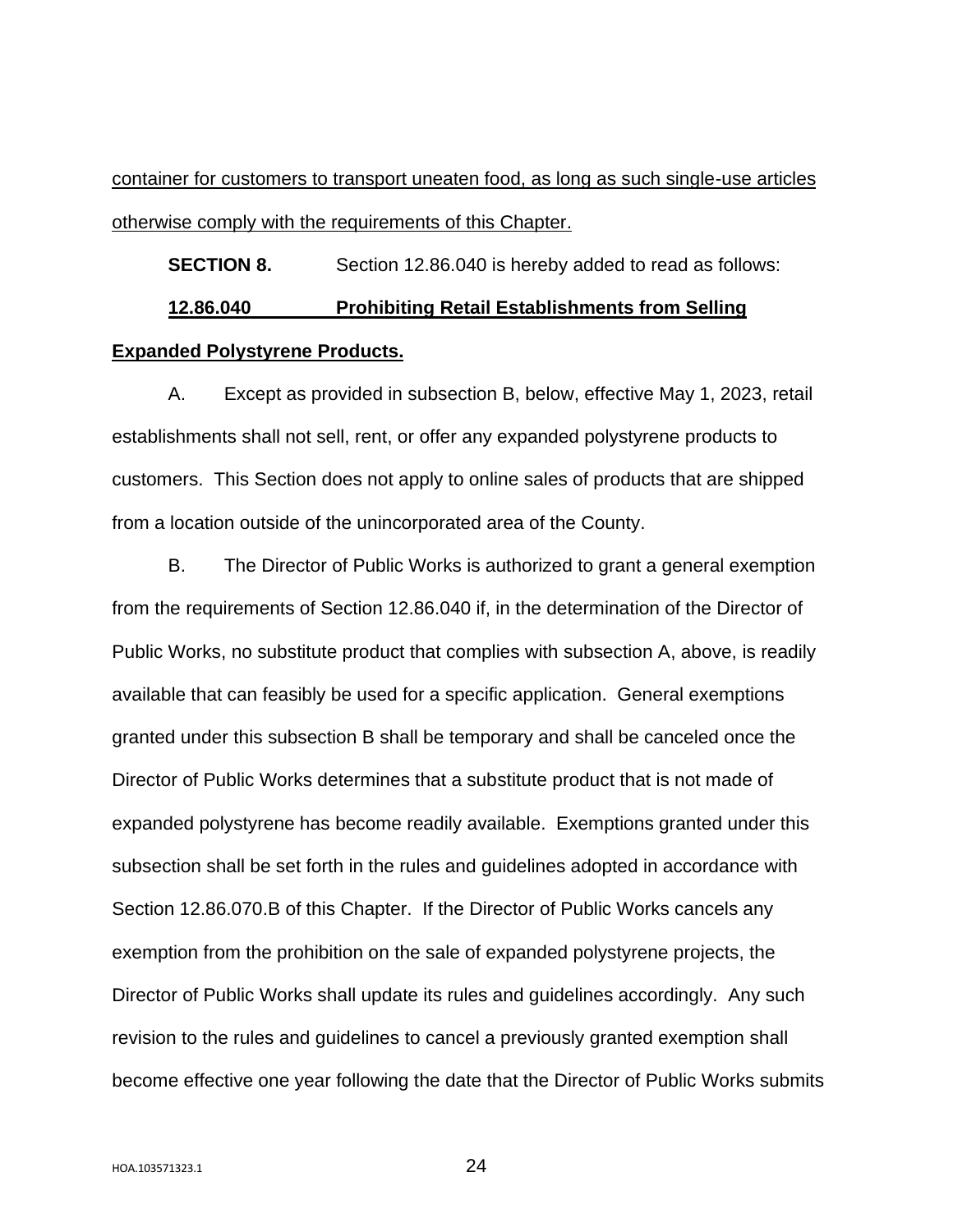them to the Los Angeles County Board of Supervisors in accordance with Section 12.86.070.B.

**SECTION 9.** Section 12.86.050 is hereby added to read as follows:

### **12.86.050 Exemptions.**

The requirements of this Chapter are subject to the following exemptions and qualifications:

A. The requirements of this Chapter do not apply to supplies and services provided in response to an emergency that is declared or ratified by the Los Angeles County Board of Supervisors, or the State or federal government.

B. The requirements of this Chapter do not apply to single-use articles that health facilities provide to patients with ready-to-eat food during the course of treatment. Health facilities are not exempt from the requirements of this Chapter with respect to single-use articles provided with ready-to-eat food served at food facilities located within such health facilities that sell or provide food to employees and/or the general public, such as cafeterias and snack bars. Nor are retail establishments that are located within health facilities exempt from any of the requirements of this Chapter.

C. If a food facility is operated within a County facility that is located in a city that has adopted an ordinance restricting the single-use articles that food facilities can provide to customers or prohibiting food facilities from providing single-use foodware accessories except upon request, the city's ordinance shall apply, and this Chapter shall not apply, to the extent that the city's ordinance conflicts with, or is stricter than, this Chapter.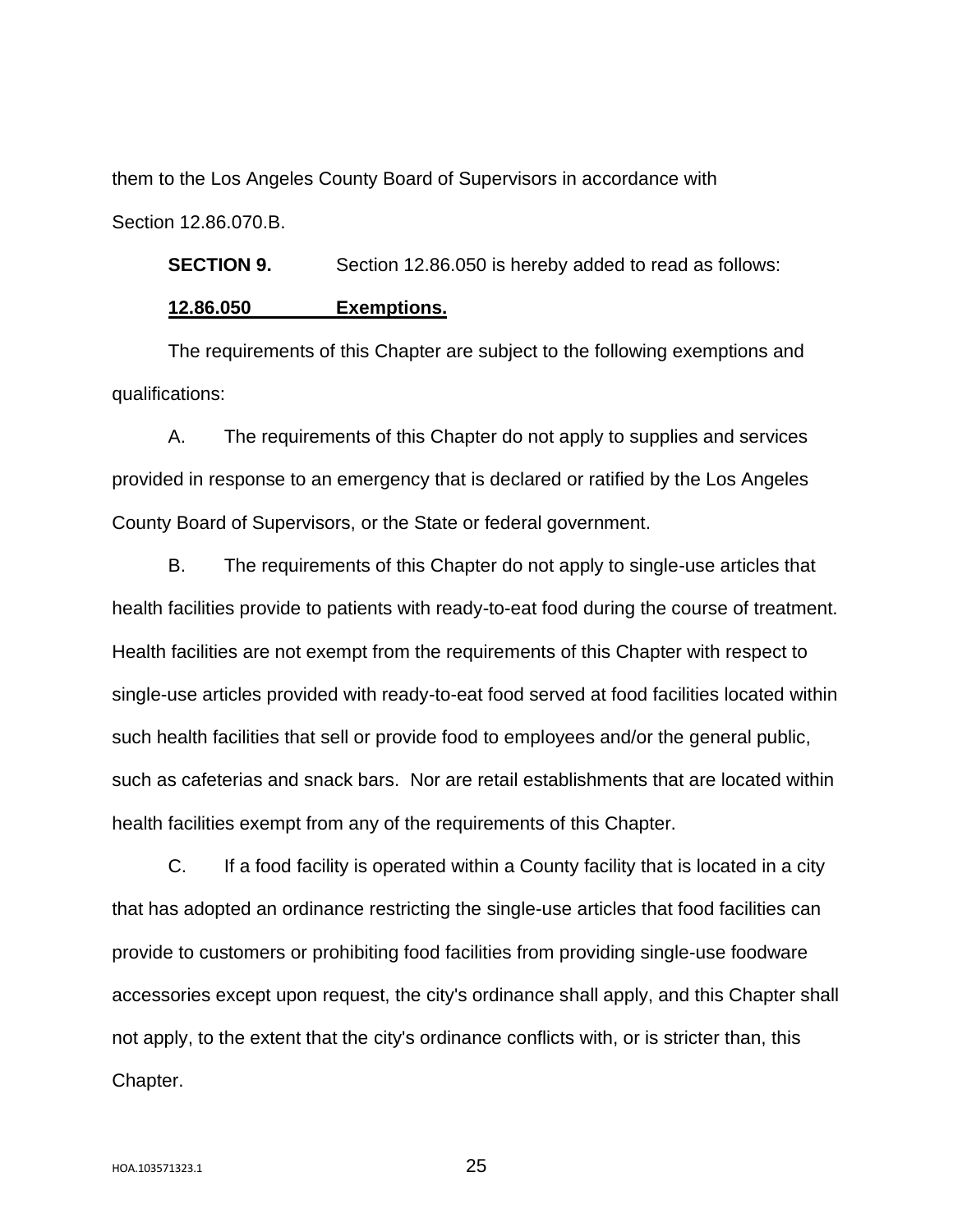# **SECTION 10.** Section 12.86.060 is hereby added to read as follows:

#### **12.86.060 Waivers; Process to Obtain.**

A. The Director of Public Works, in collaboration with the Director of Public Health, may grant waivers, with or without conditions, based upon a determination that requiring a food facility or retail establishment to comply with this Chapter, or any portion thereof, would result in undue hardship. Undue hardship may include, but is not necessarily limited to, the following situations:

1. Compliance with the requirement in Section 12.86.030 that full service restaurants utilize reusable food service ware will result in undue hardship because of a restaurant's lack of adequate dishwashing facilities;

2. Compliance with this Chapter will result in an undue financial hardship for a food facility or retail establishment; and

3. A food facility or retail establishment purchased products that do not comply with the requirements of this Chapter before receiving notice of the requirements of this Chapter. A waiver under these circumstances shall be granted for only as long as is necessary for the food facility or retail establishment to use or sell such previously-purchased products.

B. Waivers may be granted for a specified period of up to one (1) year. During the waiver term, the food facility or retail establishment shall make diligent efforts to become compliant. Should a food facility or retail establishment demonstrate that, at the close or expiration of a granted waiver term, and with diligent efforts to become compliant, compliance remains infeasible or would result in undue hardship, the Director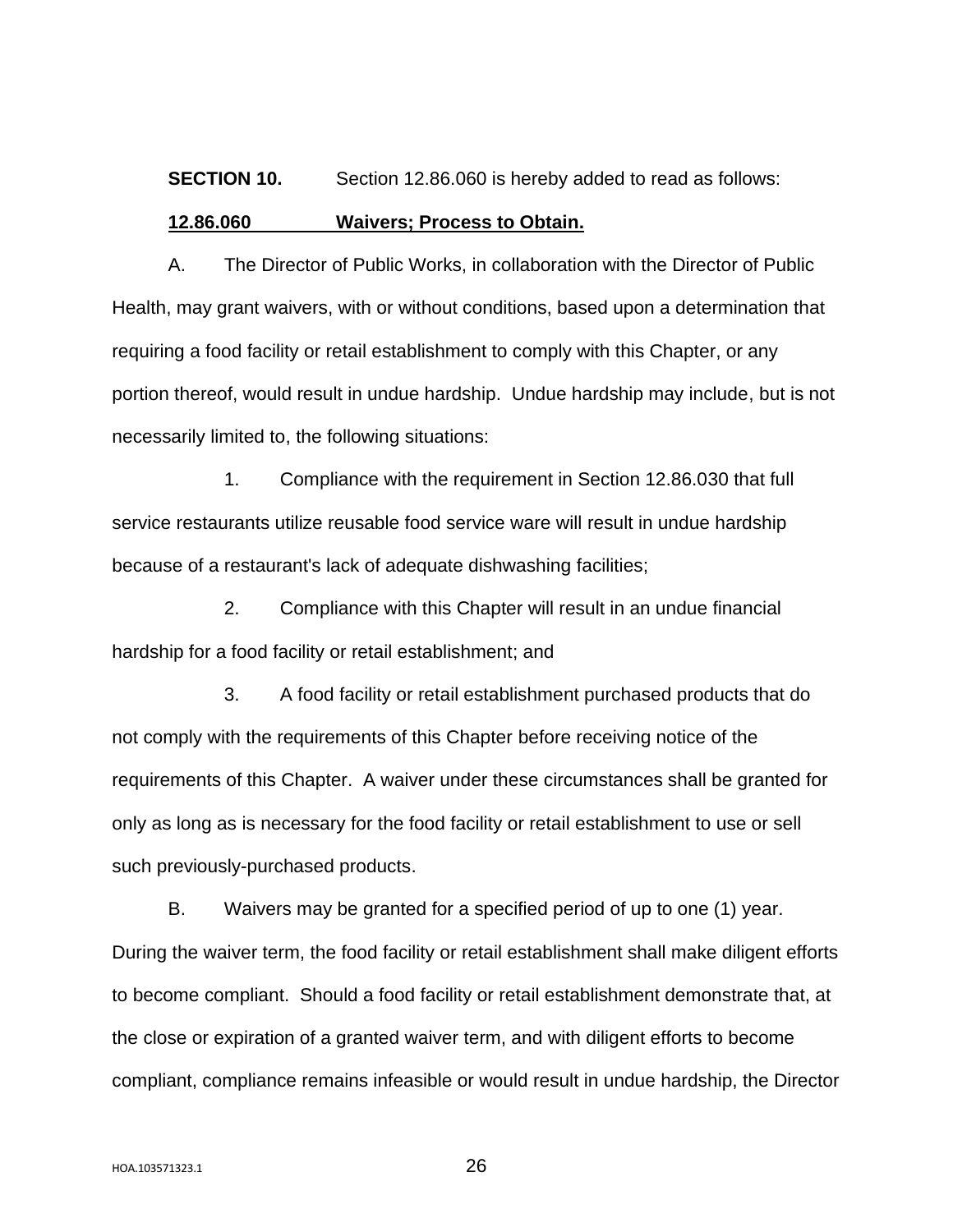of Public Works is authorized to extend the waiver for an additional specified period of time, except that waivers granted under subsection A.3, above, may not be renewed. It is the responsibility of the food facility or retail establishment to apply for any waivers or extensions in a timely manner.

C. The Director of Public Works, in collaboration with the Director of Public Health, shall adopt procedures for food facilities and retail establishments to apply for waivers from any requirement of this Chapter in accordance with Section 12.86.070.B.

**SECTION 11.** Section 12.86.070 is hereby added to read as follows: **12.86.070 Enforcement.**

A. Except where this Chapter assigns an enforcement responsibility to a specific County officer, this Chapter shall be enforced by the Director of Public Works and the Director of Public Health, who shall allocate enforcement responsibilities between themselves. The Director of Public Works and the Director of Public Health are each authorized to take any appropriate actions to enforce this Chapter, including, but not limited to, inspection and monitoring of food facilities and retail establishments to determine compliance with this Chapter.

B. The Director of Public Works, in collaboration with the Director of Public Health, shall promulgate rules and establish guidelines for implementing and enforcing the ordinance consistent with this Chapter. Except as provided in Sections 12.86.015.E and 12.86.040.B, any such rules or guidelines, or amendments thereto, shall become effective when the Director of Public Works submits them to the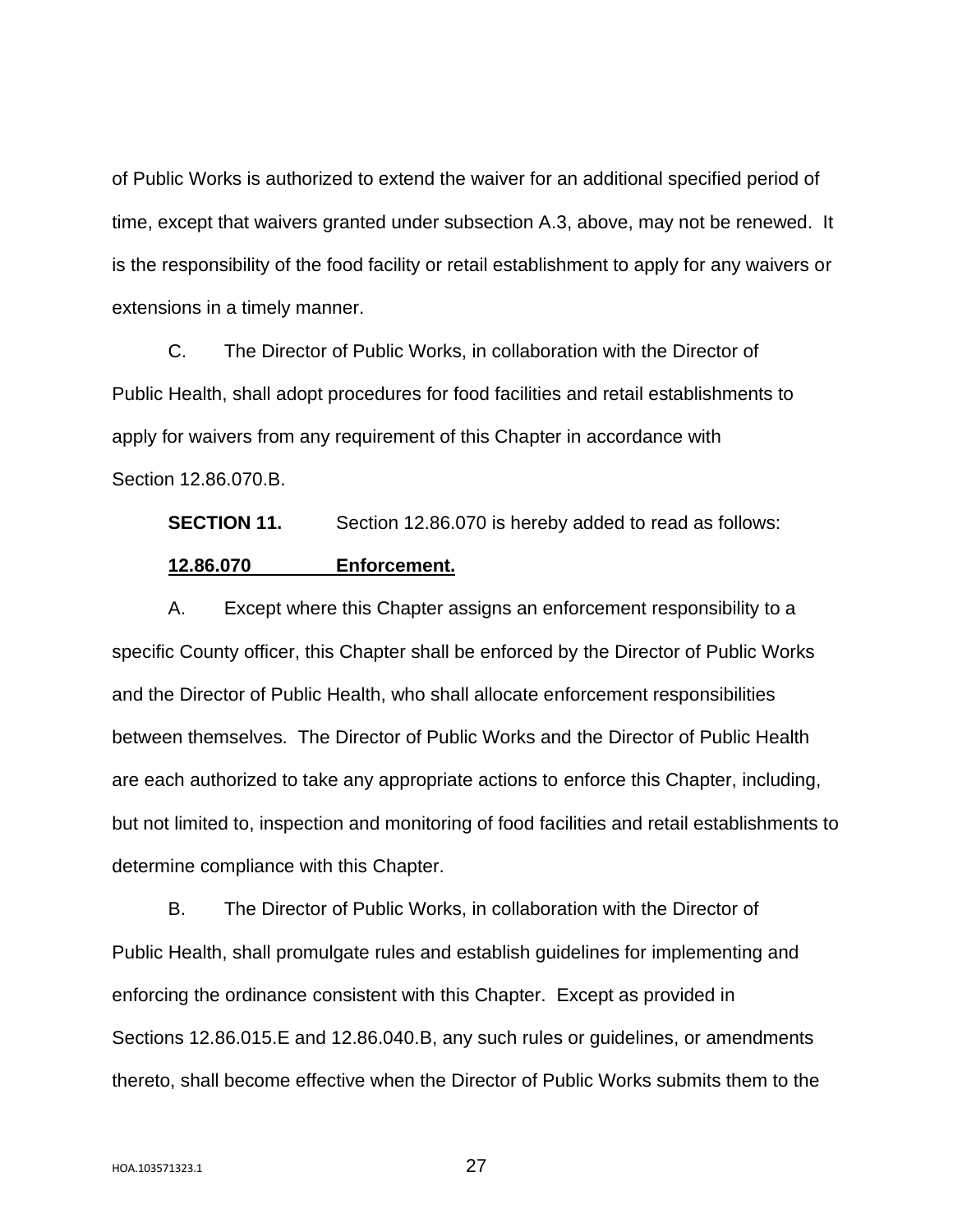Los Angeles County Board of Supervisors. The Director of Public Works and the Director of Public Health shall each post these rules and guidelines in an easily accessible location on their websites, and shall provide copies to any person upon request.

**SECTION 12.** Section 12.86.080 is hereby added to read as follows:

#### **12.86.080 Records.**

Each food facility, third-party online food ordering platform, and retail establishment subject to this Chapter shall maintain records, in either written or electronic form, evidencing compliance with this Chapter, for a period of three (3) years, and shall make them available for inspection at the request of the Director of Public Works and/or the Director of Public Health.

**SECTION 13.** Section 12.86.090 is hereby added to read as follows:

#### **12.86.090 Violations.**

A. It shall be a violation of this Chapter for a food facility, third-party online food-ordering business, or retail establishment, or its agent(s) or employee(s), to violate any provision of this Chapter.

B. Causing, permitting, aiding, abetting, or concealing a violation of any provision of this Chapter shall constitute a violation.

C. The failure of a food facility, third-party online food-ordering business, or retail establishment, or its agent(s) or employee(s), to allow any authorized County official or such official's authorized representative to conduct unscheduled inspections of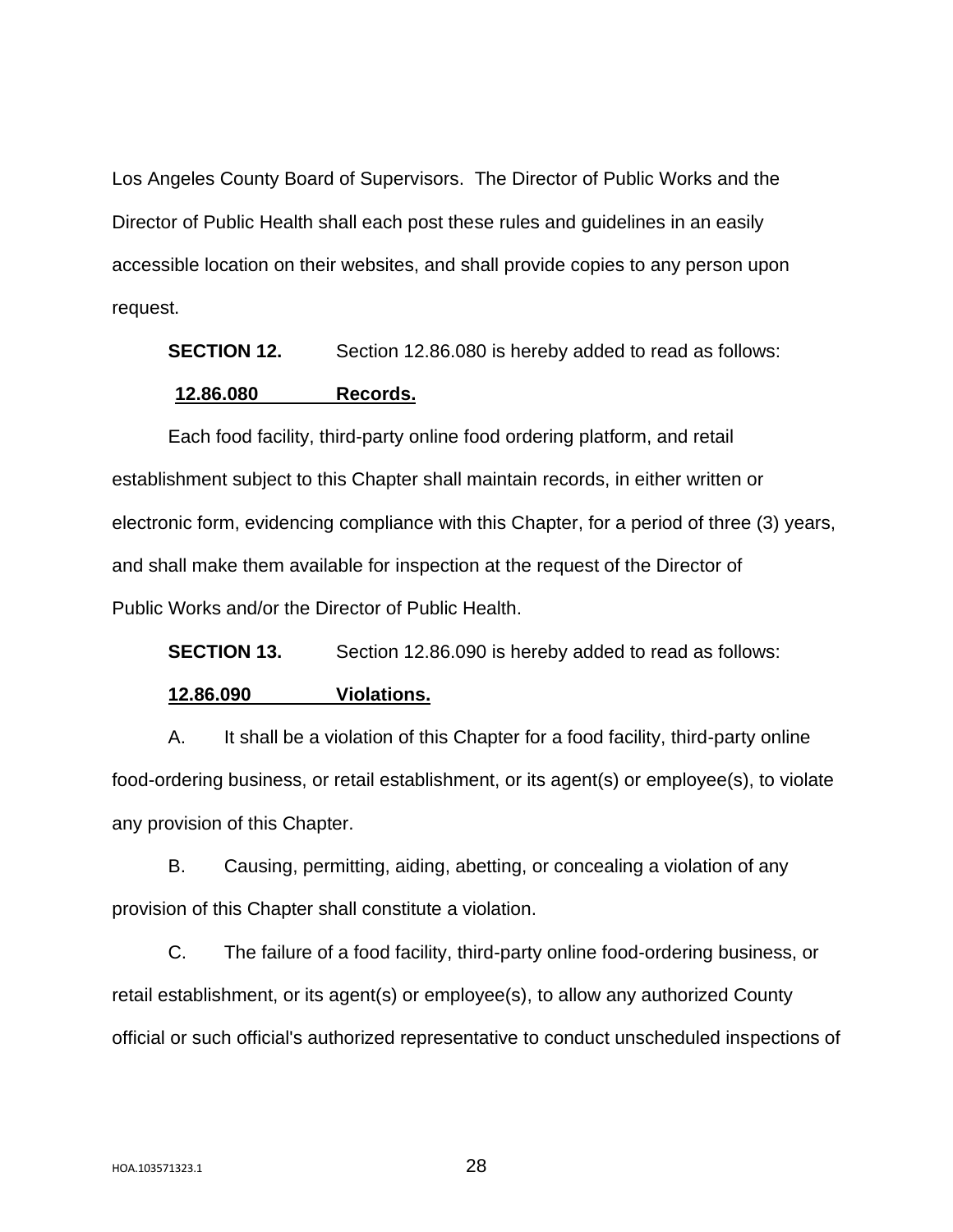the premises of the business for purposes of ensuring compliance with any provision of this Chapter, at any time the business is open for business, shall constitute a violation.

D. Any Person who deliberately falsifies records under Section 12.86.080.A is guilty of a misdemeanor.

E. A violation of this Chapter is hereby declared to be a public nuisance pursuant to this Code.

**SECTION 14.** Section 12.86.100 is hereby added to read as follows:

# **12.86.100 Remedies for Violations.**

The following remedies, in addition to any other remedies allowed by law, are available for violations of this Chapter:

A. Administrative Action and Fines. Subject to the requirements of Chapter 1.25 of this Code, administrative actions, including administrative fines and noncompliance fees, may be taken and imposed.

1. A violation by a food facility or retail establishment shall be punishable by a fine of up to one hundred dollars (\$100) for each day of violation, up to a maximum fine of one thousand dollars (\$1,000) per year; and

2. A violation by a third-party, online food-ordering business shall be punishable by a fine of up to one hundred dollars (\$100) for the first day of violation and up to two hundred dollars (\$200) for each additional day of violation.

B. Civil Action and Civil Penalties. Any person that violates any provision of this Chapter may be subject to a civil action, including, but not limited to, an injunction,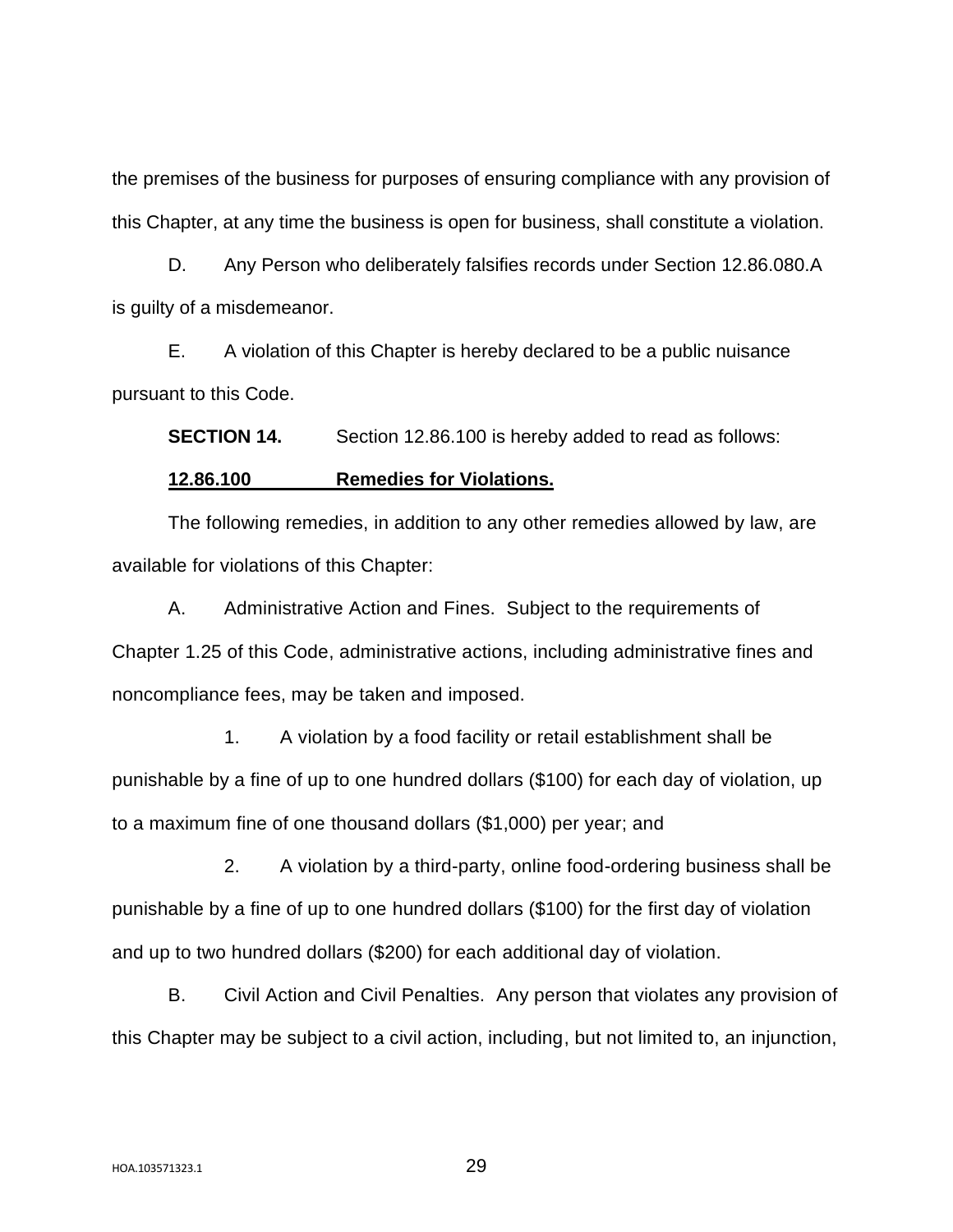and shall be liable for a civil penalty of up to one thousand dollars (\$1,000) for each day of violation.

C. Criminal Prosecution. Any violation of the provisions of this Chapter may be charged as a misdemeanor or infraction pursuant to Chapter 1.24 of this Code.

**SECTION 14.** Section 12.86.150 is hereby added to read as follows:

# **12.86.150 Remedies for Violations.**

Nothing in this Chapter shall be interpreted or applied so as to create any power or duty in conflict with any federal or State law. If any provision of this Chapter, or the application thereof to any person or circumstance, is held invalid, the remainder of this Chapter, or the application of such provision to other persons or circumstances, shall not be affected thereby.

# **SECTION 15. Effective Date.**

Except as otherwise expressly provided, this ordinance shall be effective on June 1, 2022, or thirty (30) days after adoption by the Los Angeles County Board of Supervisors, whichever is later.

[CH1286JWCC]